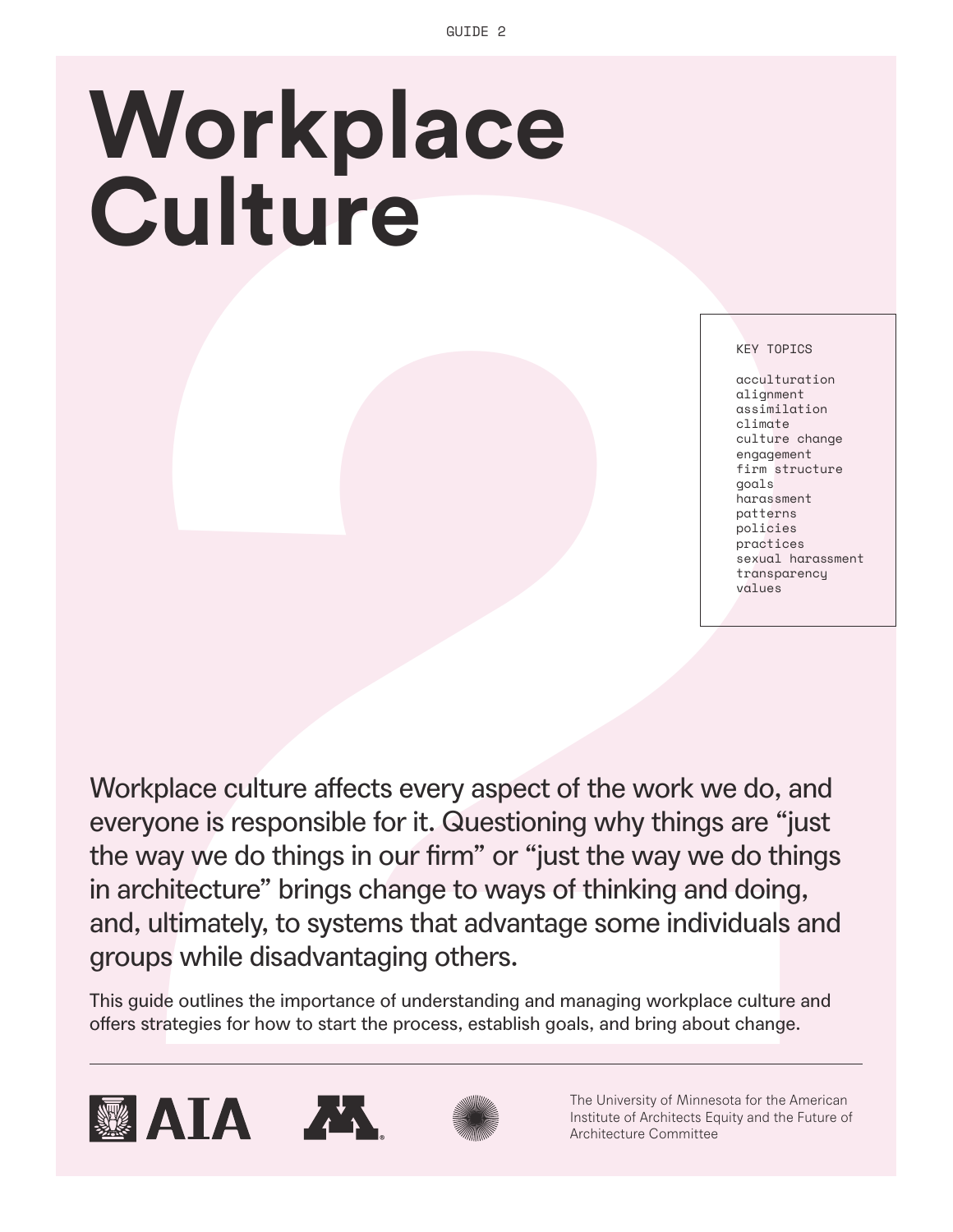## **What is workplace culture?**

Workplace culture is the tacit unspoken—social order of an organization, the shared patterns that determine what is viewed as appropriate behavior of individuals and the group and help us make meaning of our collective environment. Its implicit and explicit systems define how an organization works in practice, regardless of what is written policy or stated intent. (For more on culture, see the *Intercultural Competence* guide.)

The concept of culture in organizational contexts arose in the late-nineteenth century and expanded in the midand late-twentieth century with the recognition of group behaviors that develop around shared work.<sup>4</sup> Societal changes require that workplace cultures evolve for businesses to thrive, and how a workplace chooses to do so, in turn, impacts societal trends. What is understood as *workplace* today is becoming more complex with the expanding number of physical and virtual environments where people work, as well as the increase in the number of diverse types of people with often ambiguous or quickly changing roles.

Overall, the ideal workplace culture is both *strong* and *healthy.* Building a *strong* culture depends on two things: one, having a *clear* culture that everyone can articulate; two, continually *aligning* staff and processes with that culture. Building a *healthy* workplace culture depends on the *engagement* of its people, which deepens when diverse needs and thoughts are recognized, included, and influence decision-making. Factors in a workplace interact in such complex ways that it can be hard to track the effects of any one change—think of creating a *clear, aligned,* and *engaged* culture as incrementally designing those factors into a parametric system. Relationships between elements become intentional, so that when something in the workplace is changed, other related factors shift appropriately. Otherwise, without a *strong* workplace culture, changes in a business are difficult and tedious to implement. Additionally, without a *healthy* culture, changes are more likely to have an inequitable

impact across the group and could inadvertently advantage those with dominant identities (e.g., men and white people) at the expense of others.

#### **ARCHITECTURE WORKPLACE CULTURE**

There is no single ideal workplace culture: the place, people, and goals of every firm are different, and consequently, the culture of every firm is different. Since the ways in which diversity, inclusion, and equity are addressed within a workplace are directly tied to its goals and culture, it is vital for firm leaders and employees to both understand their goals and become more aware of current objective and subjective cultural patterns driving perception and behavior in their firm.

How do we begin to discuss workplace culture in architecture? Building off of the cultural iceberg model introduced in the *Intercultural Competence* guide, we can start with what is easily seen above the surface (objective culture) and then explore patterns that are most often developed and reinforced below the surface (subjective culture).

"Listen and be aware of your team because 'it's always been done this way' is dangerous."

Principal and Owner, White, Male, 45–50

Because there are so many cultural elements that are "just the way things are in architecture," discussing them only generally across the profession can lead to the reinforcement of stereotypes. Yet for the purpose of spurring further thinking and discourse, we will detail some examples of dominant culture patterns as they are currently understood within the field—formed and perpetuated by architectural education, publications, workplaces, professional groups, and the everyday language and behaviors of many architects.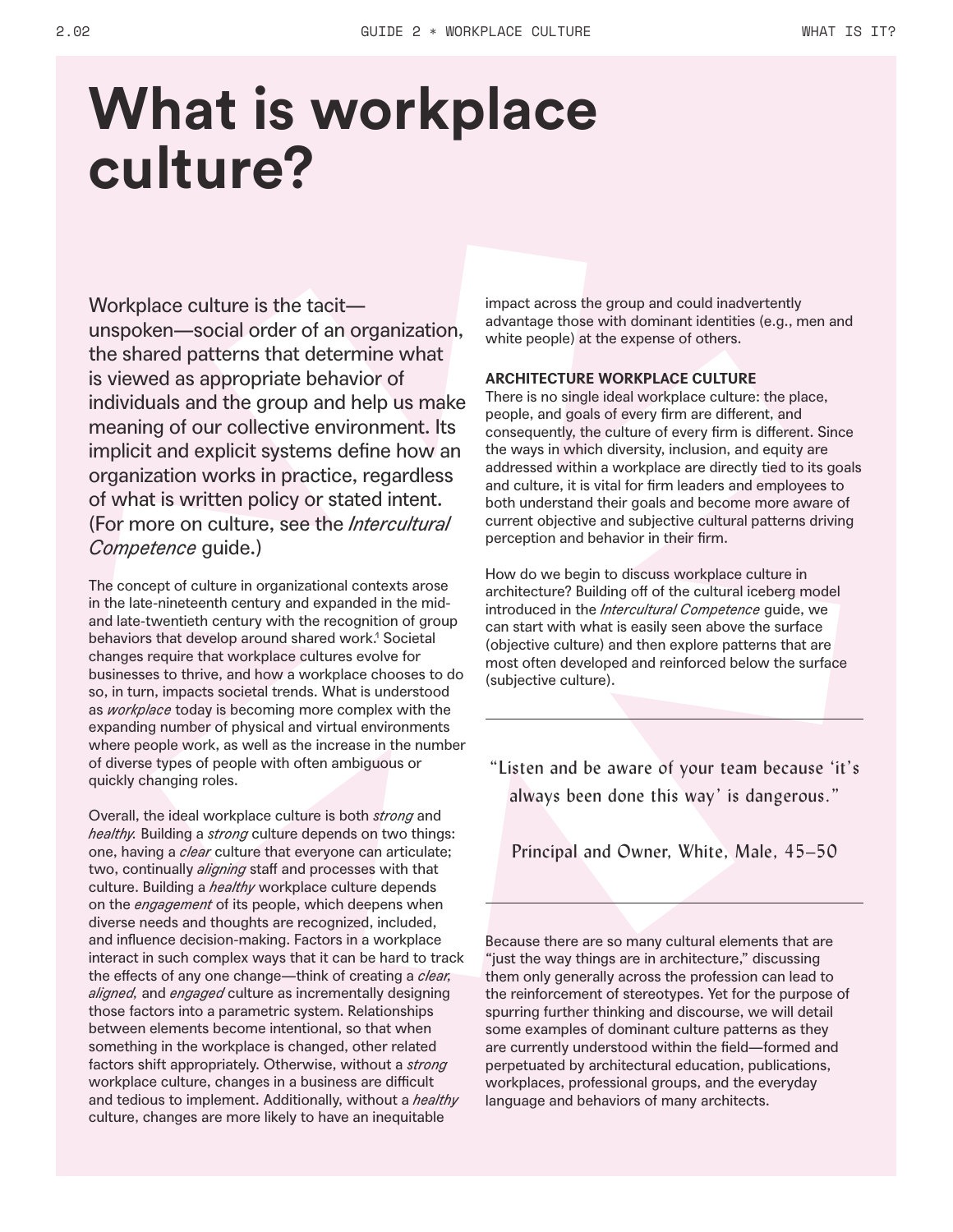Like the tip of the iceberg, patterns of objective dominant culture are relatively discernible: when asked to picture a stereotypical architect, many people will think of an affluent white male, dressed in black, perhaps with interesting glasses; when asked to picture a stereotypical architecture workplace, people with some familiarity with architecture will envision an open studio with workstations and a pinup space where words like *fenestration* or *typology* are used and long hours are the norm. Like the submerged portion of the iceberg, patterns of subjective dominant architecture culture are numerous, more difficult to discern, and vary considerably according to person and place: when asked what the architect's attitudes are toward service, some will answer "client driven" and others "society driven" or "environment driven," etc.; when asked about the architect's attitudes toward control, some might unconsciously sense that the architect values individual influence more than teamwork or vice versa.

The examples of objective and subjective dominant culture in the following *Architecture's Cultural Iceberg* diagram will not be the same for most firms, and there will be many other cultural patterns not listed that are specific to particular offices. Consider the ways you might categorize and define a practice and what each signals to you in terms of who works there, how they work, what they believe in, what work they do: sole practitioner, collaborative studio, partnership, research consultancy, design office, atelier, boutique, small practice, large firm, minority owned, A&E, corporate, three letter, local/national/international, multidisciplinary.

You can use the *Architecture's Cultural Iceberg* diagram as a starting point for recognizing and naming patterns and associated meanings within your current workplace practices. It can help to consider a point of view from outside the firm—what kind of culture would you expect from your firm's name and how it presents itself to the public? And how might your message be received differently by people based on their vantage points and expectations? It can also help to look at instances when people were reprimanded for their behavior—what did they do that was deemed "inappropriate" and how could that evaluation change based on a different cultural expectation? (For additional questions, see the "Assess" section of this guide.)

Workplace culture affects every way we think and act in relation to our work, which is why it is important to know what it is and to manage it. Culture merits the same attention we give to core aspects of our business, such as design and accounting. As architects, we know that building and maintaining something requires the integration and coordination of many things. A workplace is no different, and attending to culture is like designing and operating a building with regard for its inhabitants.

"When do people feel relaxed and calm in a working environment, and when are they pretending to be someone their boss or client wants them to be?"

CEO and Owner, White, Female, 59

**STEREOTYPE:** a preconceived and oversimplified idea about a group that attributes characteristics to all members of that group without acknowledging their differences; to fix or perpetuate in an unchanging form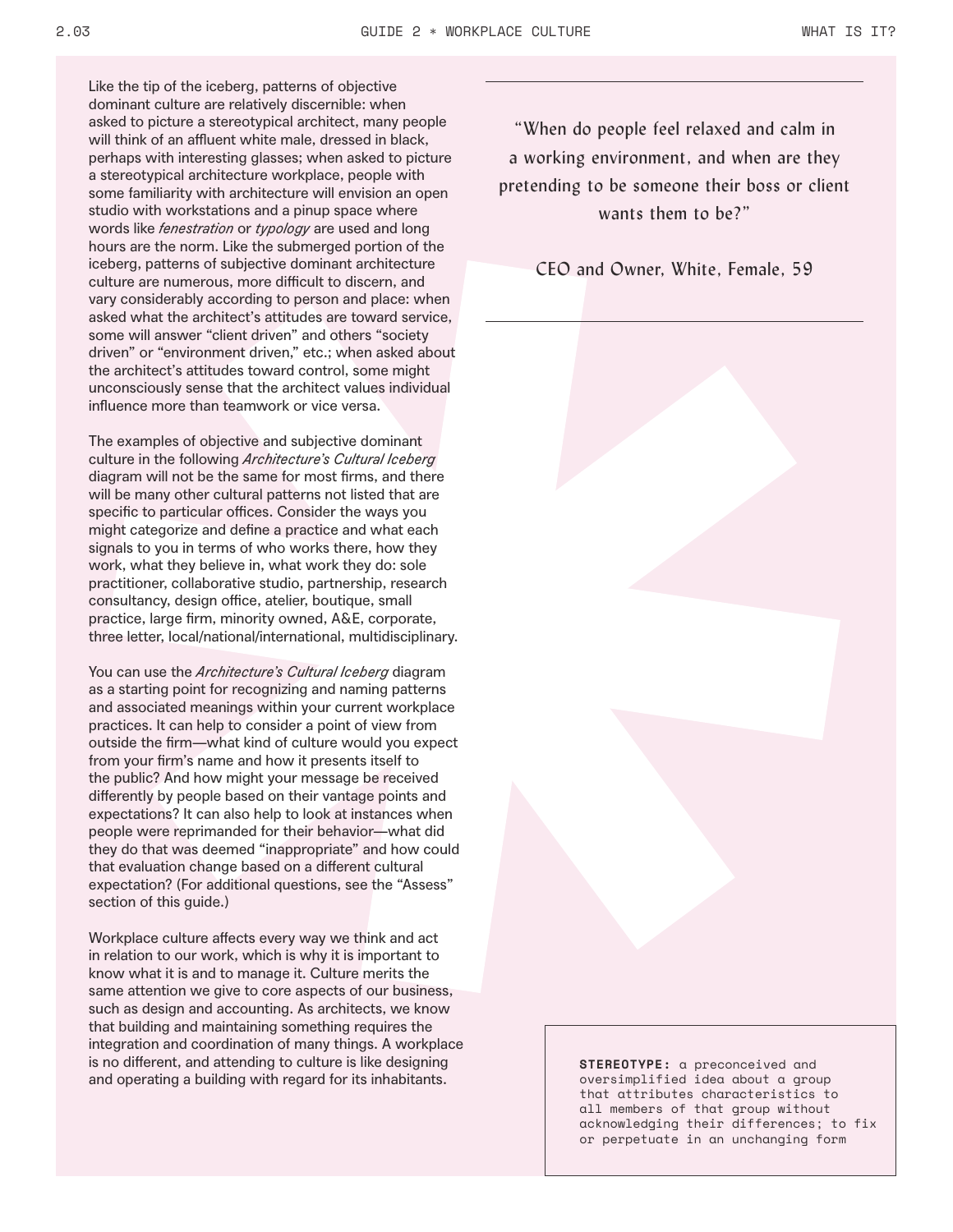**artifacts we produce** · sketches, models, drawing sets **behaviors we recognize as valuable** · critique, working long hours, moonlighting

**common dress** · in black, with interesting glasses

**language we often employ** · façade, massing, jury

**tools we use** · X-ACTO knife, modeling software, 3-D printer **spaces we inhabit** · arrays of desks and usable wall surfaces, open storage for books and materials

**narratives we share** · famous architects being odd or difficult **traditions we continue** · pinups, competitions, awards

**age** · the young are inexhaustible and do not know very much; the middle aged gain responsibility after years of hard work and paying dues; older architects are repositories of knowledge to be respected

**authorship** · individuals are the creative force on projects; teamwork is used for production

**body language** · attention is directed toward the artifacts of architectural representation in the room; projecting confidence and authority means you can work on job sites and with clients

**class** · architects distinguish themselves from working-class laborers (e.g., contractors/builders); privilege or lack of privilege is not overtly addressed

**commitment** · staff members have to be available when needed; staff who take advantage of flexible workplace options are less interested in advancement

**core values** · the work of the profession is important; positive change can occur through the built environment

**education** · higher education is necessary and valued; status is attached to program and degree type

**ethnicity** · most architects are white; architects from underrepresented groups are different

**gender roles** · men are ambitious and assertive; women are supportive and nurturing

**money** · opportunity and achievement are more important than income; fees are too low to do good work and compensate people well

**parenthood** · nonparents can work late hours; fathers are dependable, mothers struggle

**personality** · a person's personality determines their role; selfpromotion is necessary to advance

**types of work** · part-time work has lower status than full-time work; "domestic" or office-help tasks are done by women

**work assignments** · interns should receive growth opportunities; work is assigned according to firm, not employee, needs; staff who can do detailed work should do production

**relationship to authority** · most architects follow rules; the avant-garde buck or undermine authority and power

**roles** · architects are polymaths (artist, technologist, inventor, scientist); those in design roles are visionaries, all other roles are support

**speaking** · the person with the most power in the room does the most talking; intellectual expression signals status

**ways of working** · different generations use different tools; heads go down for long periods to meet deadlines

**work ethic** · good design takes a lot of time and iteration; personal sacrifice is necessary at certain points during a project and career

### **O B J E C T I V E**

*seen* shared culture (you can see or point to...)

### **SUBJECTIVE**

*unseen* shared culture (attitudes, expectations, assumptions toward…)

#### **ARCHITECTURE'S CULTURAL ICEBERG**

Examples of dominant culture's patterns or assumptions of "appropriate" in the architectural profession in the United States.

Notice which aspects of the example stereotypes could be limiting for some individuals or groups in a workplace setting and that might impede the ability of architects across identities to contribute and do their best work.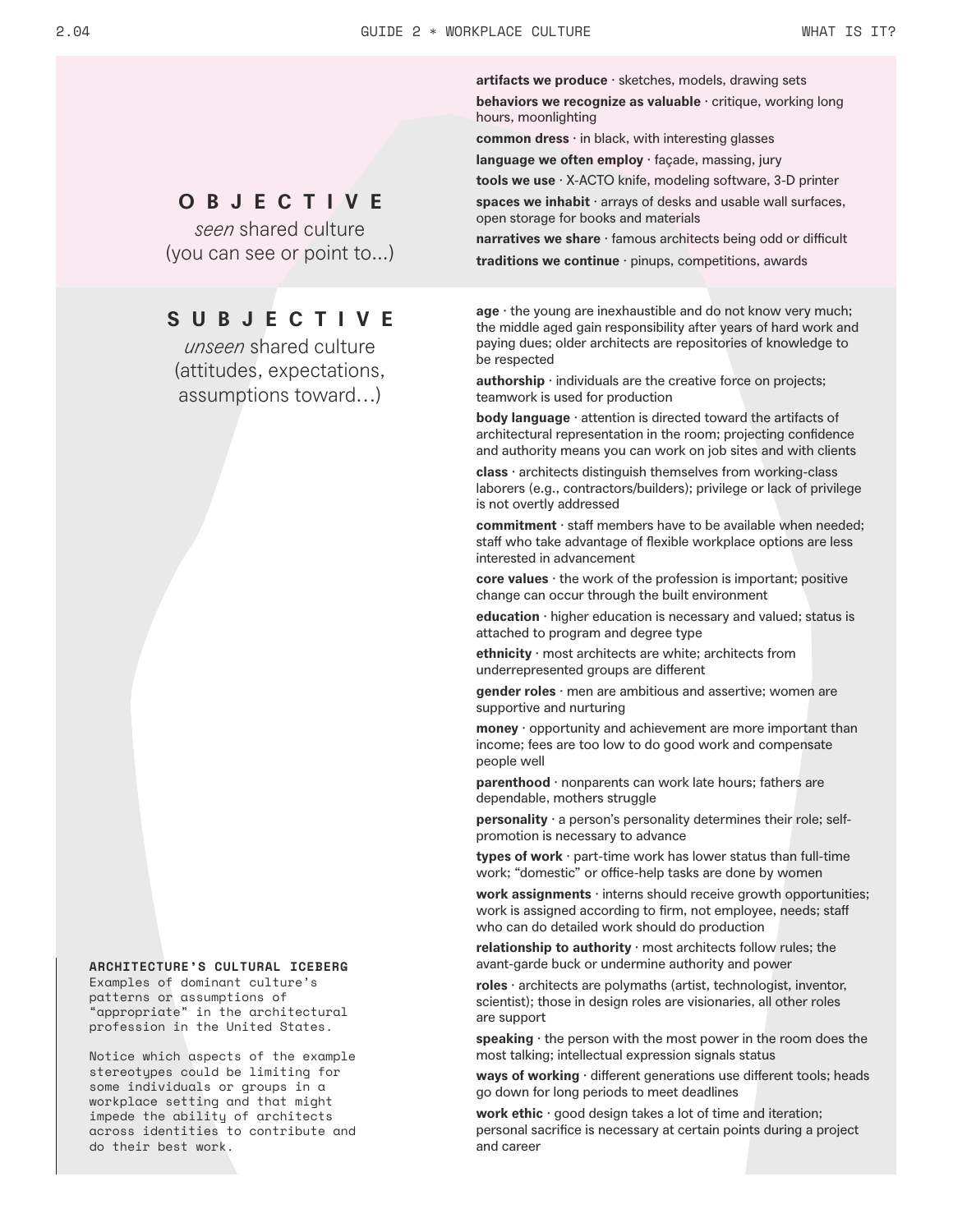## **Why is workplace culture important?**

Workplace culture is fundamental to an organization, yet it is complex and must be understood and effectively managed for a business and its employees to thrive. In the process of managing workplace culture, issues and opportunities related to diversity, equity, and inclusion can be linked with specific aspects of the organization—structure, values, physical artifacts, communication, behavior, etc. and can lead to actions that are aligned and consistent with both values and goals.

#### INDIVIDUALS

**Engagement** · Culture is "just the way we do things around here"; engagement is "how people feel about the way things work around here." Engagement is key to healthy culture, and lack of engagement signals problems in the culture. Moreover, highly engaged organizations are more successful.<sup>2</sup>

**Trust** · Working effectively with others requires trust, and different people need different actions and activities in order to build and maintain that trust. Increasing trust increases psychological safety, shifting behavior from survival mode in which analytical reasoning shuts down to "broaden-and-build" mode in which strategic thinking is stimulated.<sup>3</sup> High levels of trust are necessary for teams to meet ambitious goals.4

**Recruiting** · When culture is clearly aligned with business goals and values, it can attract "the right fit" and lead to high engagement, yet it is important to understand how to determine fit without perpetuating bias and exclusion. Other concepts to consider include "culture add" and "values fit," which can increase diverse-applicant numbers and employee referrals for new candidates who support the inclusive strategic direction and equitable culture of the firm.<sup>5</sup>

**Productivity** · Positive workplace environments (caring, respectful, forgiving, inspiring, meaningful) support individual productivity. Negative environments (lack of transparency, trust, agency, teamwork, physical and psychological safety, reasonable work hours, health insurance, job security) lead to stress, significantly increasing health-related costs (heart disease, high blood pressure, depression) and disengagement (absenteeism, errors, accidents).<sup>6</sup>

**Retention** · Alignment of an individual's values with company values is a top predictor of an individual's satisfaction with the workplace culture, while negative workplace culture leads to an almost 50% increase in voluntary turnover—and turnover costs (recruiting, training, lowered productivity, lost expertise, lowered morale, etc.) are high.<sup>7</sup> A cocreated inclusive culture means more loyal employees, aiding in retention.

"As long as you have strong core values you're striving for every day, your team will deliver. It's not about the free ice cream and the ping-pong table; culture is about whether everybody knows what they're doing and what they're working for. It takes effort, not a quote on the wall."

Principal and Owner, White, Male, 45–50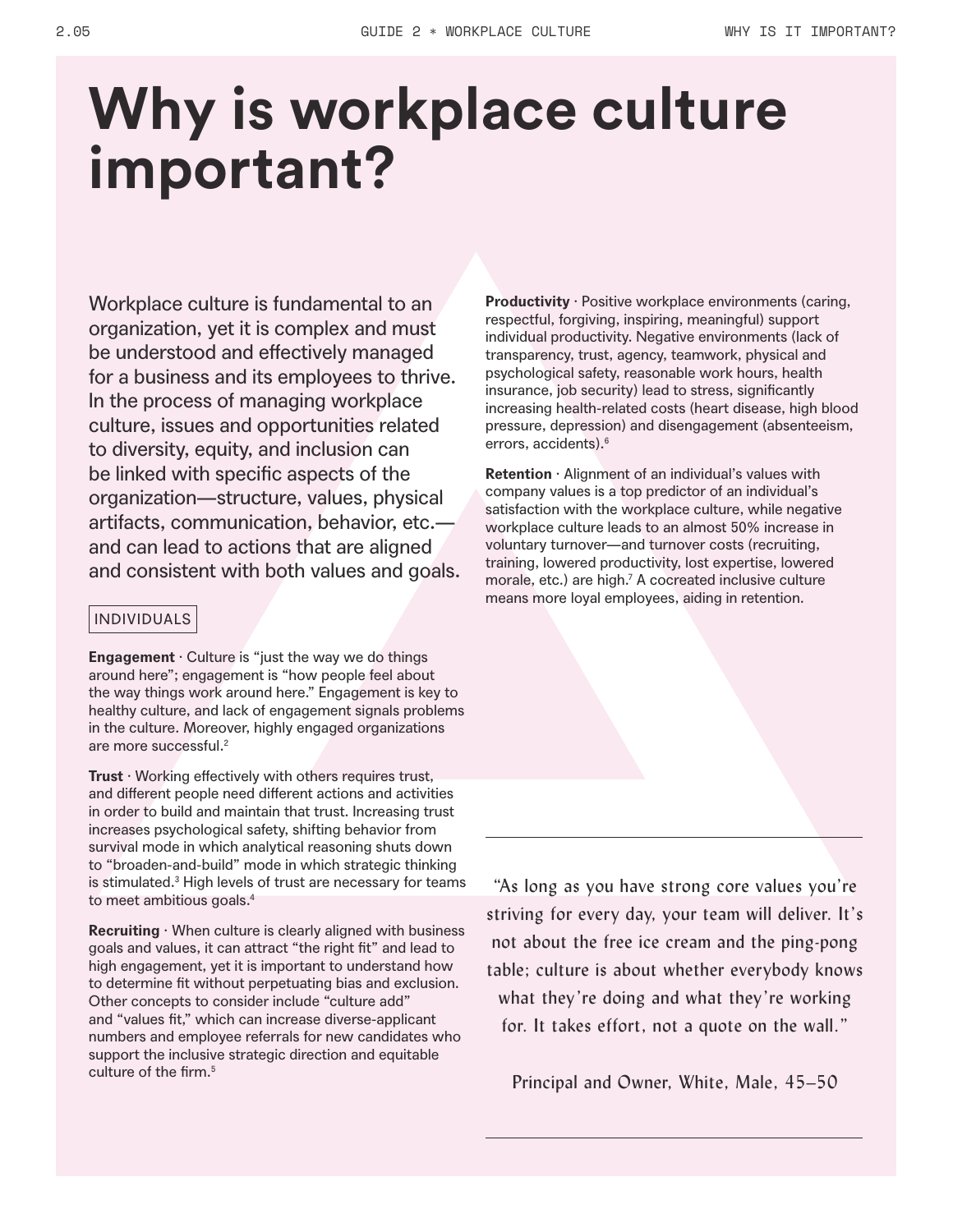**Firm Structure**  $\cdot$  An organization's structure and its culture are interdependent; they develop in tandem, and changing one will affect the other.<sup>8</sup> Firm leaders can make positive and intentional changes to culture by considering their structure (hierarchical or horizontal) and vice versa; maintaining consistency between the two ensures employees and clients will be able to adapt to change.

**Explicit and Implicit Messaging ·** What management intends may not be what employees perceive. Formal written and spoken materials and informal day-to-day language and behaviors in an office can either support or subvert a positive internal culture and may also affect how it is viewed externally. Dominant culture patterns that feel exclusionary to some people may unintentionally come through in some messaging, yet such instances can be opportunities to build awareness and curiosity around underlying patterns that could be better aligned with intentions.

risks are controlled to protect workers from physical harm **Strategic Planning · "Culture eats strategy for** breakfast."9 The economic stability and growth of a business relies on good business strategies; however, a strategy can only succeed if there is a culture in place that supports it. Culture is particularly important during times of change, such as leadership transition and succession.

**Risk ·** Workplace cultures that lack basic ethics and legal compliance are at risk. Formal guidelines can help mitigate bad behavior, but they are often not enough to prevent or stop it. Policies and practices work best when they reflect a strong and healthy culture; otherwise, if they are not consistent with other messaging, they might be viewed as irrelevant, or even as obstacles, to achieving business goals.10

**Marketing ·** A distinct culture with aligned branding gives a business competitive advantage in attracting and retaining employees and clients and helps increase operational efficiency and quality. If your brand purpose and goals are understood by employees, then they are able to reinforce them in their work.<sup>11</sup>

**Clients ·** Clients will bring their own culturally informed biases, beliefs, and expectations to bear on the working relationships and outcomes of a project. Employees with greater intercultural awareness have greater capacity to bridge potential cultural differences between client and firm and evaluate choices that may impact the firm's values and practices.

#### FIRMS PROFESSION

**Architecture Culture ·** Increasing the ability of a larger number of firms and other groups in architecture to clearly see and manage their own cultures will help raise the bar for our collective architecture culture, increasing equity across the profession.

**Perception** · Identity and brand are quick to be damaged and slow to recover; therefore, for the success of each workplace and the profession as a whole, it is crucial to actively manage culture and how it is perceived internally and externally. An organization that is known for a culture of equitable inclusion will be better positioned to attract and retain talent with diverse experiences and identities and to fulfill the needs of a range of clients and partners and the building industry.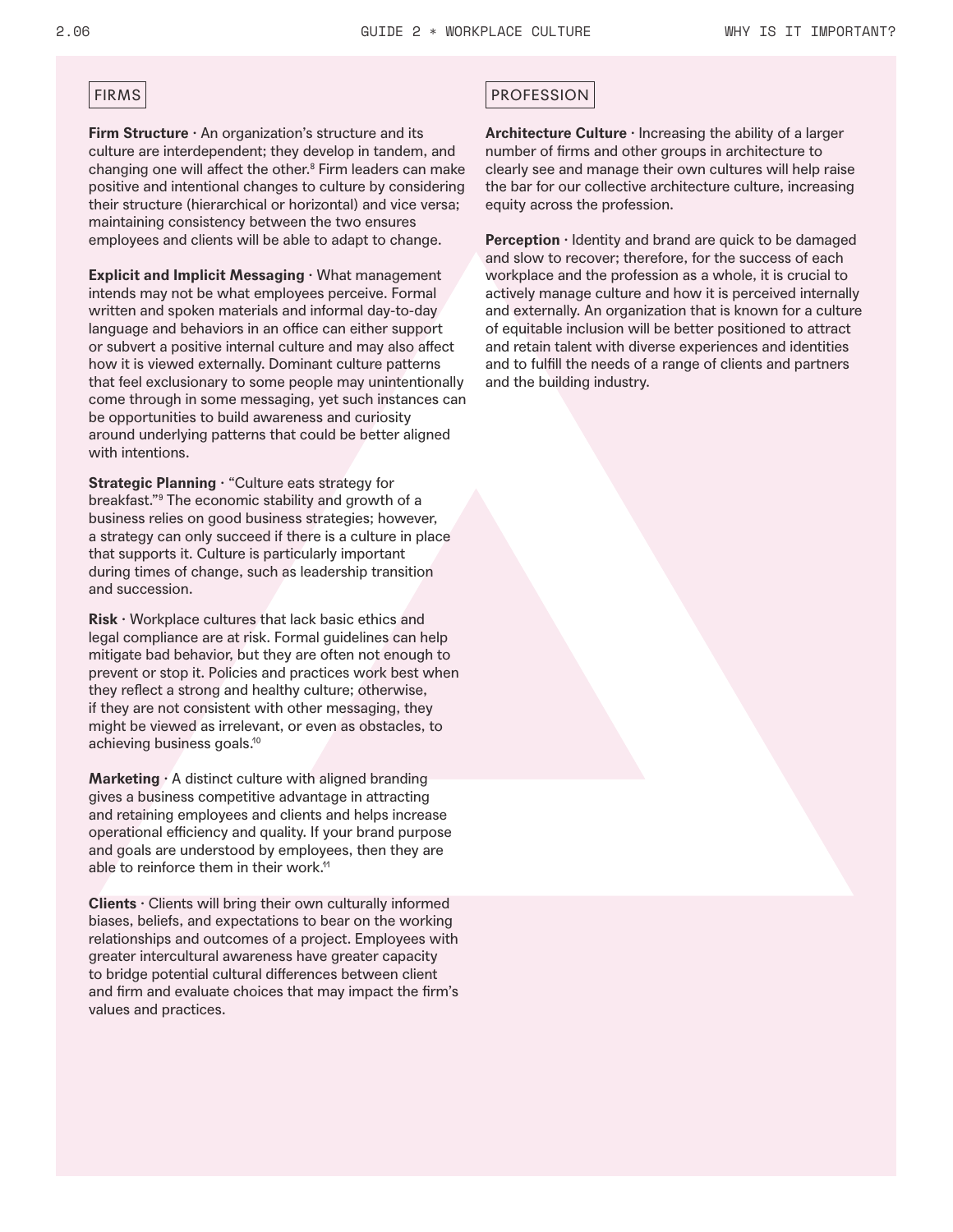### **We have a strong and healthy workplace culture when...**

### **CLARITY**

the workplace culture is deliberately shaped

100% of people in the organization can describe its culture

clients are aware of and can connect with the firm's values

### **COMPLIANCE**

risks are controlled to protect workers from physical harm

the work environment is supportive, not hostile

harassment is not tolerated and has clear consequences

values and goals of the business align with the workplace culture

language and behaviors reinforce positive culture

onboarding and ongoing training teach how to be effective within the workplace

messaging is consistent from leadership, managers, human resources

leaders and employees work together to assess and guide culture

everyone is respected and interacts respectfully

everyone is heard when sharing their perspectives

some risk-taking is allowed

mistakes are managed, not punished

problems are met with curiosity, not blame

work environment is engaging, not threatening

success is a win-win outcome

### **ENGAGEMENT**

#### social relationships are fostered

everyone takes responsibility for a positive culture

leaders model empathy and compassion

leaders are seen as fair and able to forgo self-interest

the meaning of work is emphasized

retention is high, absenteeism is low

employee and client referrals are common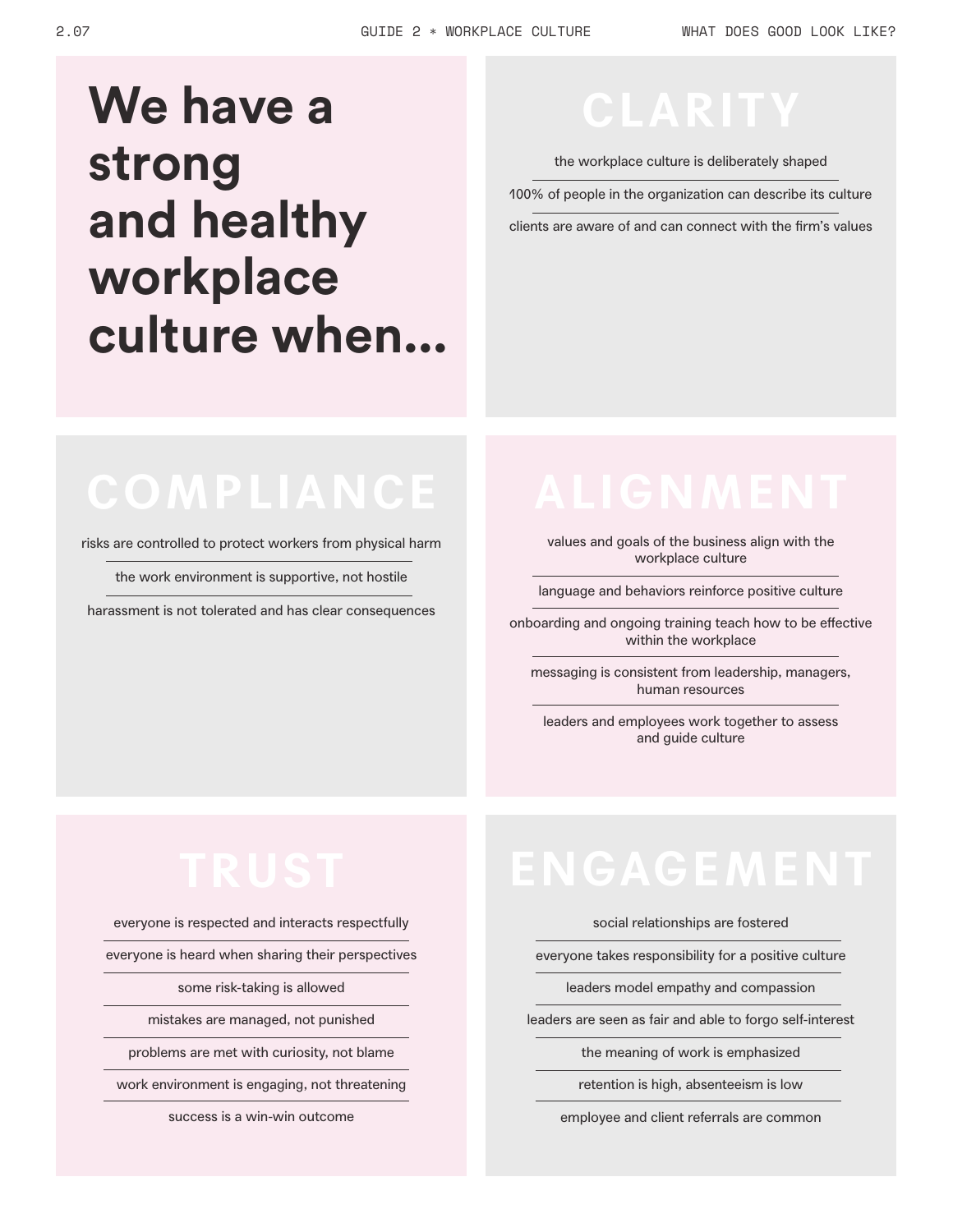## **Harassment**

This section is intended to introduce you to important legal information regarding harassment but is not a substitute for legal advice. For such advice, we strongly urge you to consult an attorney.

Workplace harassment interferes with an individual's work performance, career, and well-being, creates a negative work environment, undermines equity goals, puts firms at legal risk, and damages our profession's reputation. Culturally, there is an increasing expectation in all workplaces that sexual and other forms of harassment be prohibited; legally, harassment based on an employee's membership in a protected class is prohibited. Creating and maintaining a workplace culture in which employees are empowered to speak up about issues of concern helps prevent harassment.12

It is important to note that even though there have been laws and policies in place, the pervasive nature of sexual harassment in US workplaces is of concern and necessitates digging into cultural practices and patterns, including exploring how gender and power impact what workplaces are like for women and feminine-presenting people. A significant percentage of architecture professionals, approximately two-thirds, report having experienced sexual harassment at work, on a jobsite, or in another location. Within this group, 85% of women and 25% of men indicate they have been harassed, yet only 31% reported it to HR or a manager and fewer than .05% filed a lawsuit or claim with the Equal Employment Opportunity Commission (EEOC).13 Even though the #MeToo movement is often portrayed in the media as a white and/or wealthy women's issue, it is not. It spans gender, race, ethnicity, sexual orientation, householdincome levels, disability, age, and regions.

While a one-time offensive touch, remark, or behavior might not violate federal or state laws, such behavior can lead to the creation of a hostile work environment if left unaddressed. Regular workplace training is an important tool to help employers ensure safe and harassment-free workplaces by educating employees as to conduct expectations and empowering them to raise

concerns before a hostile environment is created. It is also important that firms develop ways to retain employees affected by harassment, appropriately address employees who harass, and provide support to all involved for healing, making amends, and rebuilding trust.

#### **UNDERSTAND THE LAW**

Federal law makes it illegal to discriminate against someone on the basis of sex (including gender identity, sexual orientation, and pregnancy), race, color, religion, national origin, age, disability, genetic information, or military service, and most states have additional laws prohibiting discrimination in the workplace. (Educational institutions are governed by Title IX, which addresses equal opportunity in education, including the right of all students to be free from sexual violence and sexual harassment.) Unlawful harassment is a form of discrimination that can be directed at an individual based on any protected characteristic. The following are some key details regarding sexual (and other forms of) harassment and claims:

- Sexual harassment is unwelcome sexual advances, requests for sexual favors, and other verbal or physical conduct that is offensive, intimidating, or threatening and is directed at an individual or group because of their sex.
- There are two types of sexual harassment: "quid pro quo" (real or implied promises of preferential treatment for submitting to sexual conduct or threats of retribution for refusing to submit) and "hostile work environment" (interfering with one's ability to do their job due to unwelcome conduct of a threatening, offensive, or sexual nature that is directed at the individual).
- While quid pro quo harassment is necessarily sexual in nature, a hostile work environment is not limited to sexual harassment but can be created when offensive or intimidating conduct is directed at an individual or group of any protected status.
- A legally actionable hostile environment involves conduct that is either severe or pervasive. A severe incident could be a one-time event such as an assault; pervasive harassment can occur as a result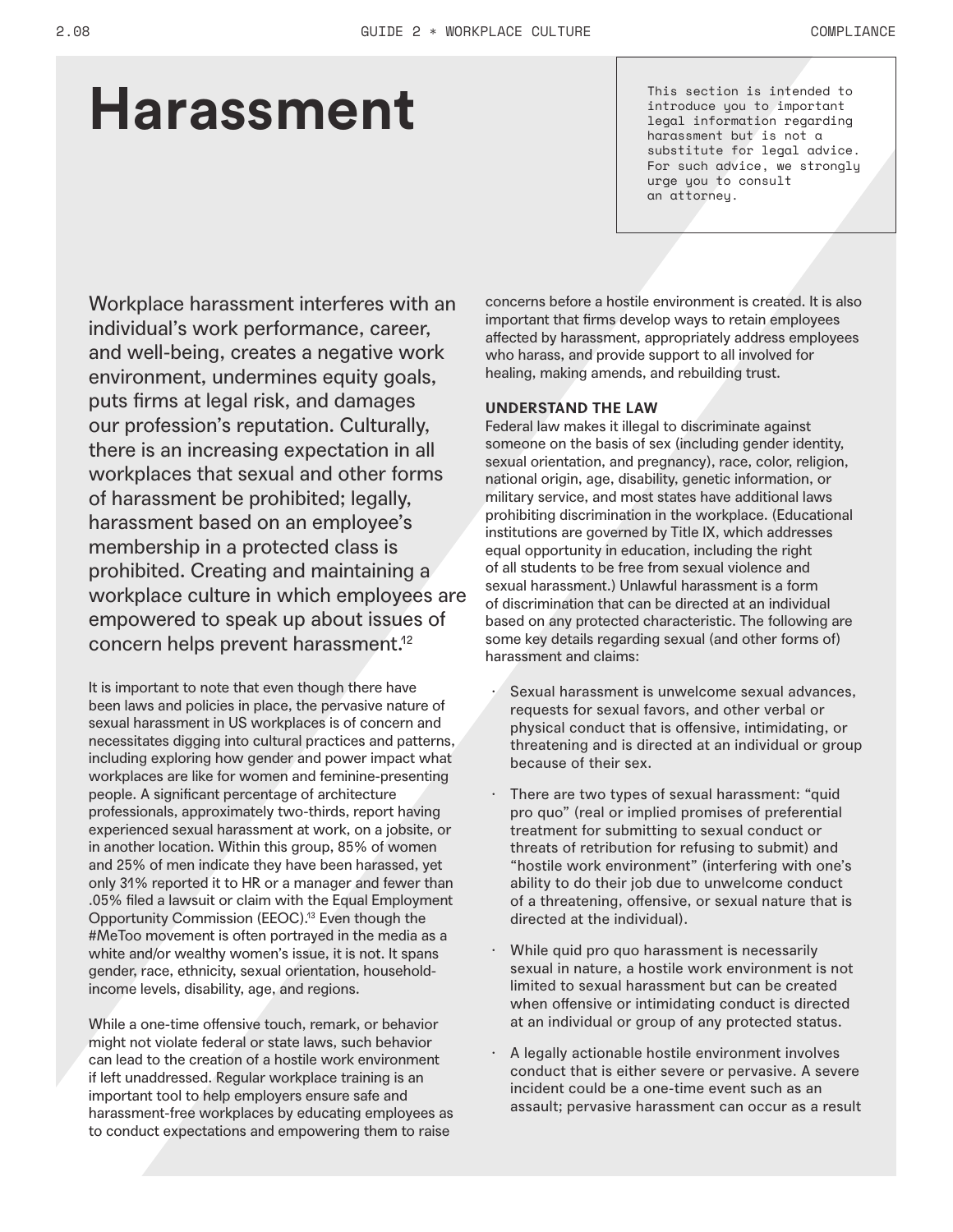of less significant events that occur repeatedly over time.

- Unlawful harassment can be physical (for example, physical conduct that is sexual in nature or gestures that are physically threatening), verbal (for example, derogatory or explicit comments of a sexual nature or that denigrate a racial or religious group), or visual (for example, pictures, images, cartoons, or posters).
- Unlawful harassment can occur between employees inside or outside of the physical work premises (such as during business travel or a visit to a client site) and during or outside of working hours (such as at an employer-sponsored social event or happy hour).
- · Any individual who is connected to the employee's work environment can be considered a harasser (for example, other employees, clients, customers or vendors).
- Employers can be held liable for unlawful harassment committed by both employees and nonemployees (if an employee is impacted).
- Complainants are legally protected from retaliation when they raise harassment complaints in good faith.14

#### **HAVE PREVENTION MEASURES SUPPORTED BY POLICY**

To focus on prevention, establish adequate knowledge and reporting processes.<sup>15</sup> Written policy is essential to help guide employee and manager actions and to help safeguard firms from harassment liability. But remember, harassment is illegal, and a firm can be held accountable whether or not it has an anti-harassment policy.<sup>15</sup>

#### **Prevention**

- $\rightarrow$  Be clear that harassment will not be tolerated and that there are clear consequences.
- $\rightarrow$  Develop a written policy that is discussed with and signed by every employee.
- $\rightarrow$  Have multiple pathways by which individuals can report incidents.
- $\rightarrow$  Mandate recurrent, engaging training.
- $\rightarrow$  Fully investigate claims, and have clear remediation.

#### **Policy**

- $\rightarrow$  Define harassment to your employees.
- $\rightarrow$  Prohibit harassment, with examples of how it occurs and how to respond.
- $\rightarrow$  Outline disciplinary measures (e.g., written warning, coaching, demotion, termination).
- $\rightarrow$  Communicate your commitment to confidentiality.

#### **RESPOND TO VIOLATIONS**

Appropriate and timely responses help protect everyone involved in a harassment scenario. The best course of action, if available, is to use formal complaint procedures within the workplace; this ensures that employers have the opportunity to stop harassment and are held accountable. It can be difficult to speak up about harassment, but doing so will help workplace harassment come to be seen as a social issue rather than just an individual's problem.

#### **Individuals**

- $\rightarrow$  If possible, address the situation immediately with the harasser; make it clear that you find the behavior unacceptable and that it must stop.
- $\rightarrow$  Write down the incident with the date, time, a factual account, and names of any witnesses.
- $\rightarrow$  Report the incident to your manager, your manager's supervisor, or to HR. (See also the "Use the law" section of this guide.)
- $\rightarrow$  If harassment continues, consider writing a letter to the harasser stating the facts of what has happened, how you object to their behavior, and what you want them to change; save a copy of the letter.

#### **Managers**

- $\rightarrow$  Take all complaints and concerns seriously.
- $\rightarrow$  Suspend judgment and remain neutral toward the complainant and respondent. (Many factors, such as physiology, culture, and power dynamics, can bring harassment complainants and respondents to act or speak in ways that are counter to behavior that you might personally expect.16)
- $\rightarrow$  Immediately report the incident to HR or a firm leader.
- $\rightarrow$  Take action to make the complainant's workplace safe and to prevent recurrent conduct or retaliation.

#### **Human Resources or Firm Leader**

- $\rightarrow$  Advise the complainant and respondent of the situation's seriousness.
- $\rightarrow$  Notify police if there is alleged criminal activity.
- $\rightarrow$  Arrange an investigation and report to company officials.
- $\rightarrow$  Notify the complainant and respondent of actions to be taken and oversee the actions.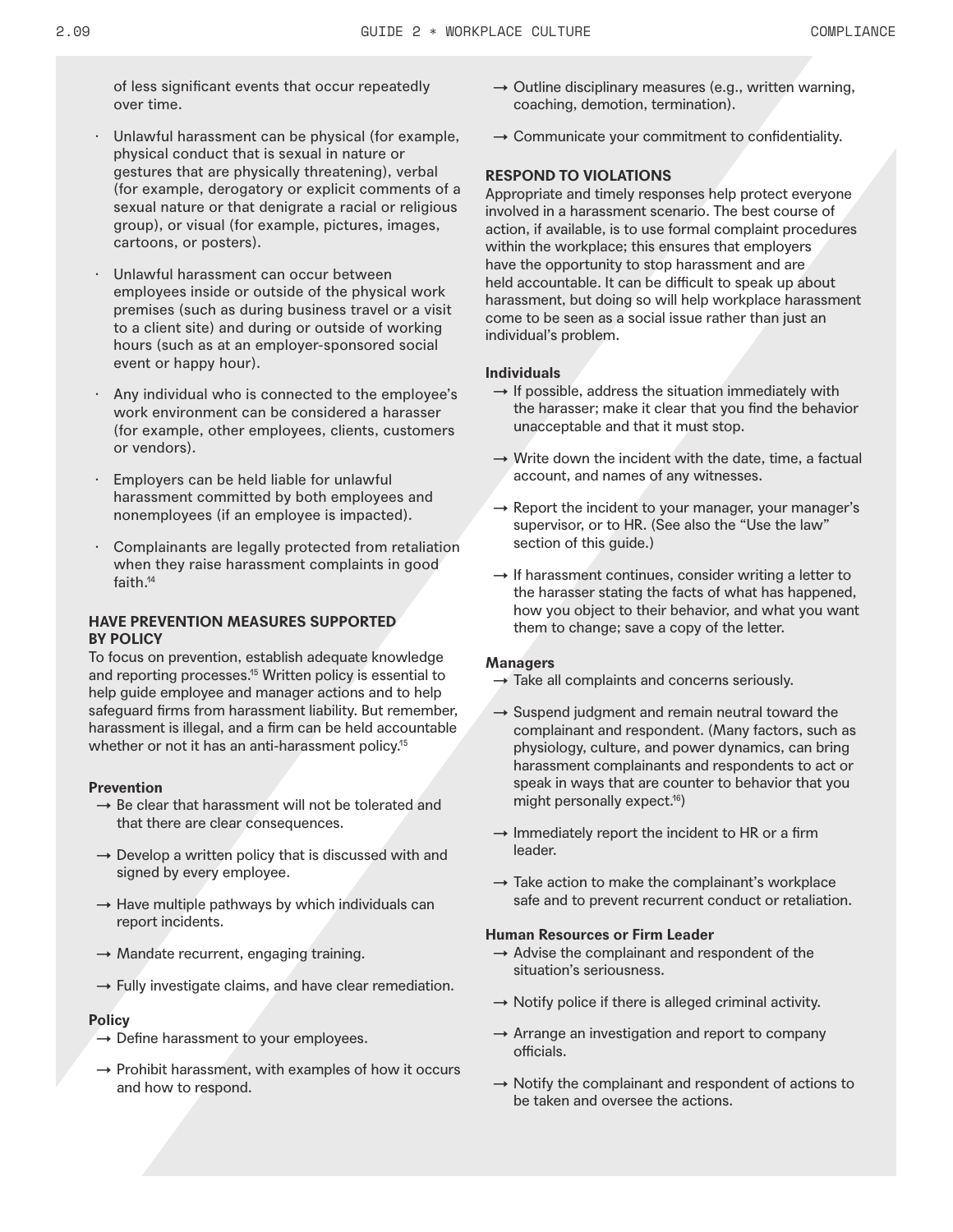#### **USE THE LAW**

Unfortunately, those who are harassed cannot always depend on their workplaces to adequately address a harassment situation. Given the prevalence of small firms in the profession, many firms do not have a dedicated human resources professional on staff, or may not even have an anti-harassment policy. Such situations may result in an employee facing workplace harassment having no one from whom to seek redress. In some firms, a highly visible leader may be a harasser who, due to his or her power and control over the organization, is essentially immune from recourse. And even if there are anti-harassment policies in place, long working hours may lead to situations in which professional rules of behavior are transgressed. Finally, some firms are quick to apply a one-size-fits-all remedy to anyone accused of harassment, and they fail to fully investigate such claims to arrive at findings that are based on the unique facts, evidence, and witness credibility. It is important that alleged harassers be treated fairly and equitably in this process as well and that firms do not rush to judgment without fully and carefully investigating the allegations and reaching well-reasoned findings.

The following are options that employees subjected to workplace harassment can explore, even in the absence of workplace policies or procedures that effectively address such concerns:

- $\rightarrow$  File a timely complaint with the EEOC if your employer has fifteen or more employees.<sup>17</sup>
- $\rightarrow$  Contact your state, county, and city agencies that enforce harassment laws, called Fair Employment Practices Agencies (FEPAs), which often cover smaller-sized companies.<sup>18</sup>
- $\rightarrow$  Check with local government for county and city human-rights agencies that have a complaint procedure for enforcing local discrimination ordinances.19
- $\rightarrow$  Action should be taken to file a complaint promptly following the discrimination or harassment, often within 180 days of the last discriminatory act. (Statutes of limitation vary per agency and jurisdiction.)
- $\rightarrow$  Seek legal assistance from a private lawyer or a legal aid organization.20

For closely related considerations and suggestions see the *Intercultural Competence* and *Compensation* guides. For how to file a complaint with the AIA National Ethics Council, see the *Compensation* guide.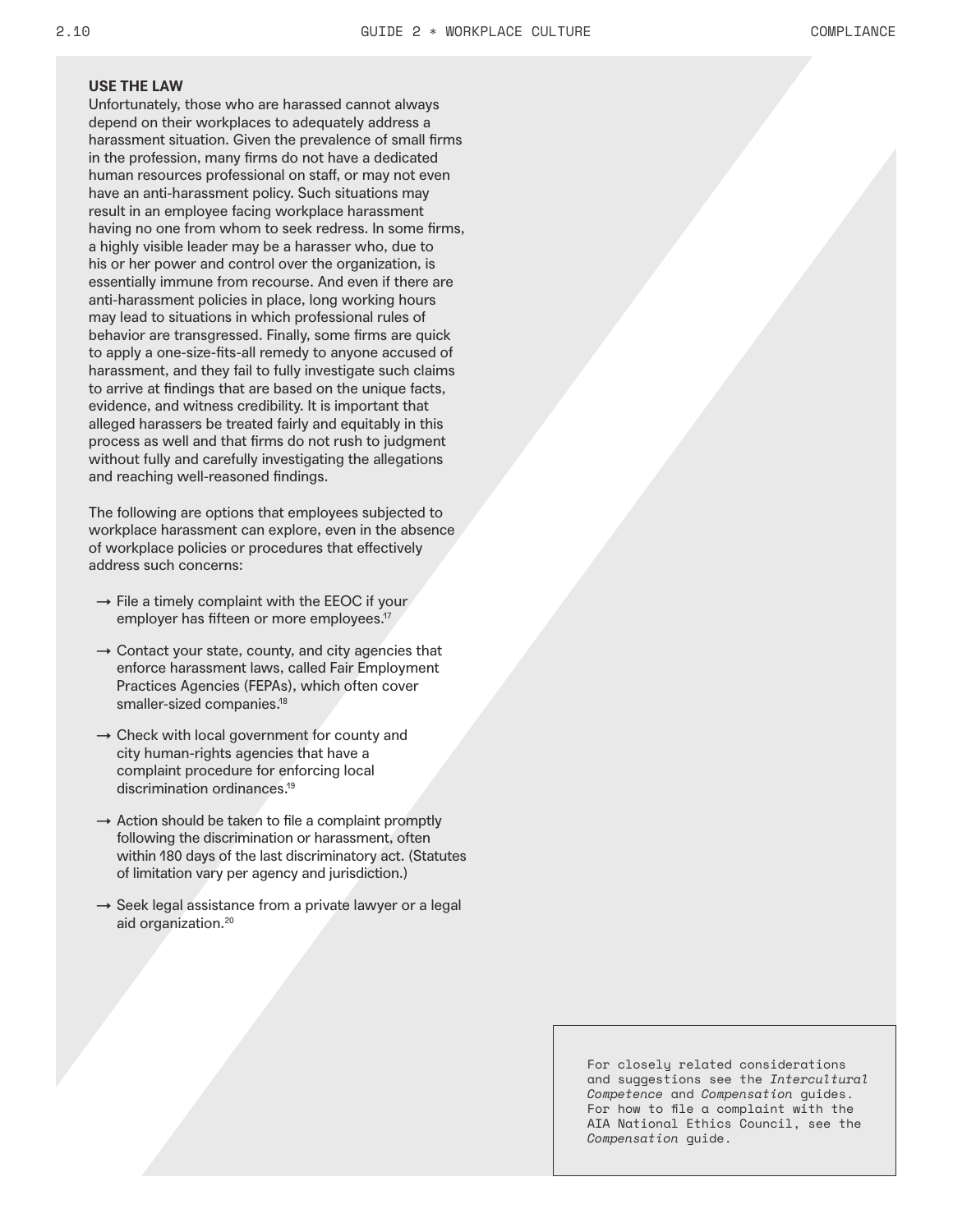### **Assess**

**Can 100% of employees describe your workplace culture?** · Are there groups that cannot? · How does the organization communicate its culture? · Are there recognizable subcultures, and do they coexist or conflict? · Does employee conduct align with the organization's values and goals?

**How do you negotiate diversity in your workplace?**  · Does your firm recruit for diversity, then onboard for sameness?  $\cdot$  For an employee to be the "right fit," what differences are allowed and supported, and in what aspects is it expected that one adopt the firm's culture? · Are you asking people to assimilate (lose important differences) or acculturate (retain important differences) in relation to dominant-group thinking and behavior?

### **TRUST**

**What behaviors are rewarded?** · How are behaviors that contribute to a positive workplace culture supported, evaluated, and recognized, and are all employees enabled to perform them? · Are there new behaviors that can be encouraged and rewarded? · Are people held equally accountable for their actions?

**How are issues managed?** · Is it safe for all employees to take risks, ask for help, and learn from their mistakes? · Are problems communicated and discussed, and is there time and support offered to address and learn from them?

### **POWER**

**Who shapes culture in your workplace?** · What are the attitudes and behaviors of leaders, and do they align with the business strategy? · Is there a consensus on priorities, and are leaders equipped to lead? · Can you increase opportunities for more people with different identities, experiences, and positions to contribute to decision-making that helps shape culture?

**Who benefits from the culture, and who is disadvantaged?** · Does the culture support everyone to do their best work? · How do the values of the organization relate to those of different individuals, and what are the behaviors through which individual and collective values can be demonstrated? · Does your culture prize some aspects of work (for example, design) over others, causing you to undervalue people who make significant contributions in other areas?

**How do cultures of your clients affect your firm culture?** · Do you recognize the full range of cultural identities or workplace cultures of your clients? · Are you engaging their cultures effectively in all communications? · Do the needs and values of clients play a role in how teams are managed or individuals are treated? · If so, are those client needs and values congruent with your firm's culture?

**What other cultures impact your workplace culture?** · Is there a legacy culture at your firm that helps or hinders goals for your future culture? · Which local, regional, and national communities do you engage with?  $\cdot$  Is there an architecture school or program with which you have close ties and whose culture might affect yours? · Do you pay attention to generational and social changes and adapt to them?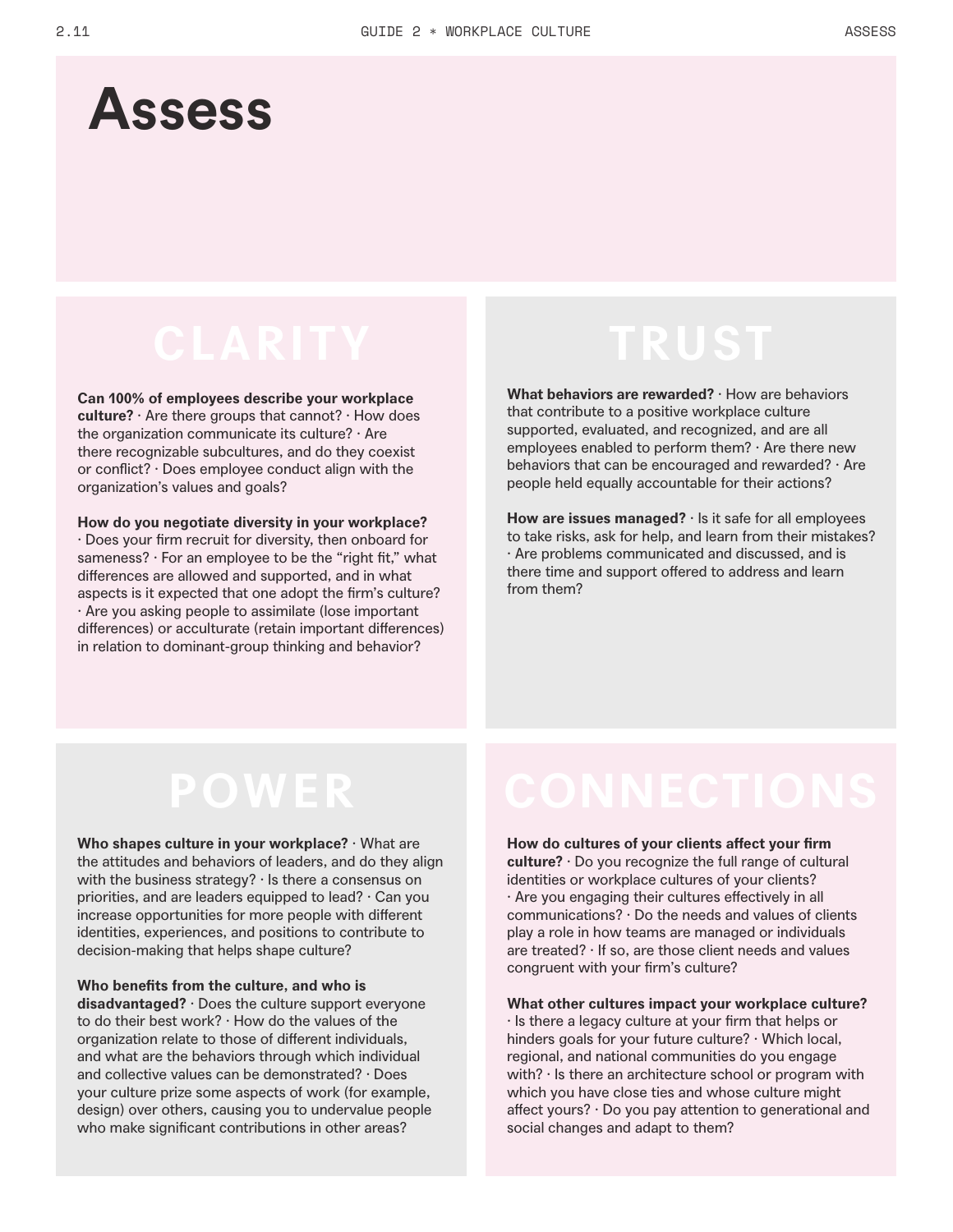### **Act**

#### INDIVIDUALS

Each person in a firm contributes to its culture and has the ability to reinforce or question it.

#### **KNOW THE CULTURE**

Make culture part of your exploration when seeking and starting a new job or when reconsidering your current workplace.

- → **Identify employers with cultures that you can support.** Research their policies and discuss their culture in your interview and negotiation processes.
- → **Read onboarding materials, and observe the "rituals" and unspoken rules** that keep the office running. Ask for clarification and tips from peers and supervisors to verify your assumptions, and ask for feedback on your cultural integration during your first months on the job.
- → **Be aware of how your own values, perceptions, behaviors, and expectations relate** to the culture of your workplace. Similarly, learn about the cultures that other employees bring to work by asking questions and listening, and consider what their context means for them within the office culture.

#### **KNOW YOUR ROLE AND BE PROACTIVE**

Your relationship to your firm culture is important for your career and for those connected to you.

- → **Understand project, team, and firm goals** and how to collaborate with peers and superiors to achieve those goals. Have in place a plan for being a positive actor within your team and firm culture.
- → **Engage in or instigate team initiatives** during the workday and outside of the office.
- → **Look for opportunities for growth**. Consider forming an employee interest group around a topic that is important to you. $21$  This, in turn, can contribute to your development as a leader in your firm.
- → **Look for things you can personally change.**  Consider whether you may be contributing to an aspect of your firm's culture that you believe is negative and work to correct it; when an issue is outside your control, make constructive suggestions rather than complaints.
- → **Understand your personal boundaries as well as your rights** according to office policies and employment law. When you see or experience something that runs counter to them, speak up. For example, if there is a culture of long work hours at your firm, assess what that means for you and how to navigate it. If you feel or see negative effects, discuss them with your supervisor along with what changes can be made individually or firm-wide. Also, talk with other team members about work hours how to guard against competition to put in the most number of hours and to value one another's work on quality rather than hours put in.
- → **Consider finding a different work situation that might be a better fit** if there is an aspect of your firm's culture that significantly diverges from your values and seems immutable.

#### **BE A GOOD MANAGER**

Managers—those with responsibility for others—are central in shaping and guiding culture in the workplace.

- → **Create the conditions for physical and psychological safety** in your group. Encourage those you manage to speak up, and foster trust by becoming familiar with who they are and relating to them individually.
- → **Know your own leadership style** and how it fits with your firm's culture.
- → Stay connected, and foster social connections within your team.
- $\rightarrow$  **Show empathy,** and make a sincere effort to help others. Your team members will be more likely to do the same.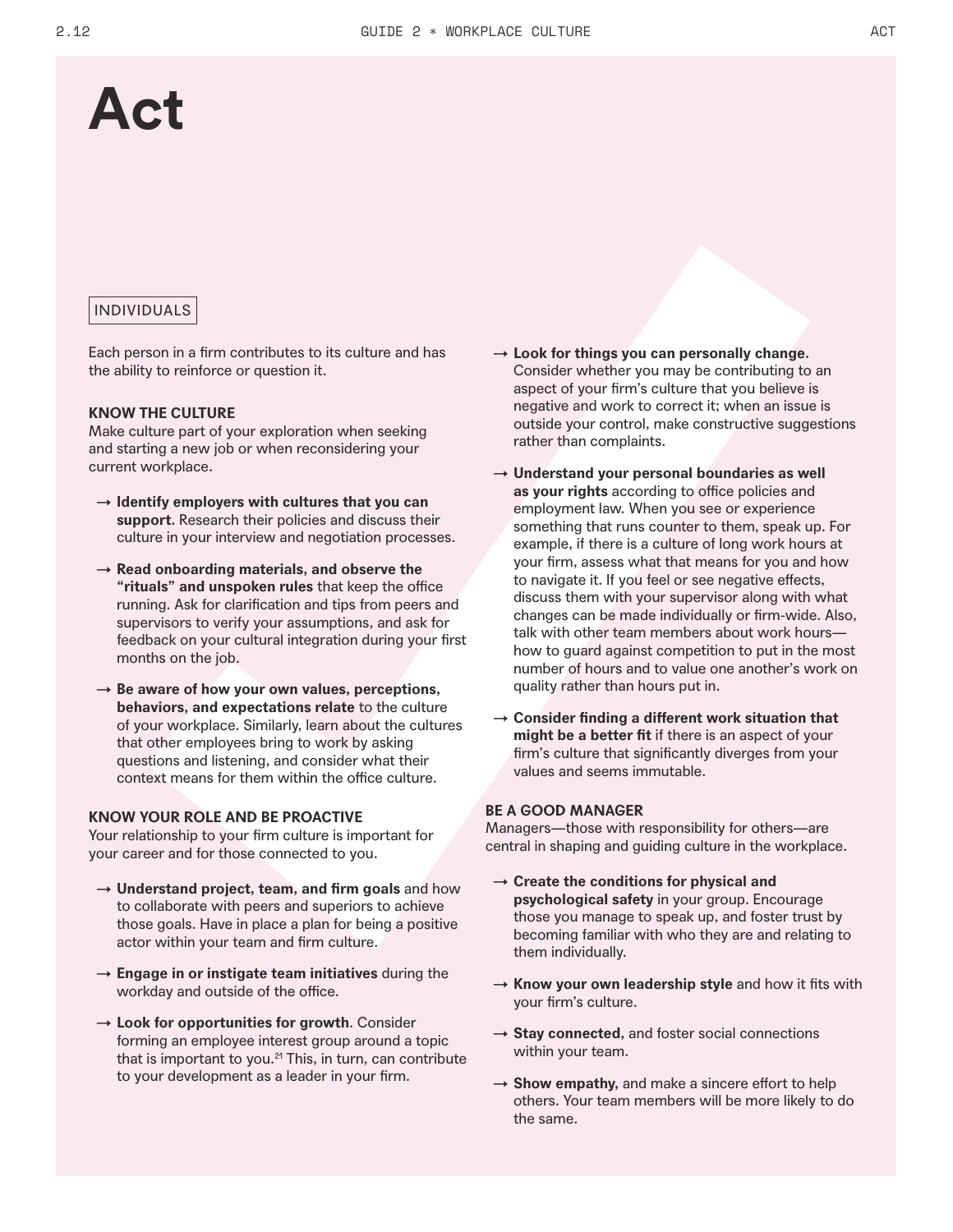### **Act**

#### FIRMS

Each group of people that forms a workplace has the opportunity to produce a unique, robust, and positive culture. Whether a firm is just starting out or decades into its practice, the shared patterns that determine appropriate behavior within the group can support or hinder business goals.

#### **UNDERSTAND YOUR CULTURE**

Every step in managing your firm culture involves knowing what it is and how it works.

- → **Outline your firm's mission and purpose,** including values, goals, and strategies, and how they align. Use this sentence to check for misalignment or mixed messages: "We *say* that \_\_\_\_, but when we\_\_\_\_, or when we don't\_\_\_, we're conveying\_\_\_\_."
- → **Ensure that senior leaders have a common understanding** of the existing company culture and what they want it to be in the future. Use structured discussion, a culture-alignment tool, or a consultant to measure the degree of alignment between individual leadership styles and organizational culture to determine the impacts leaders have.
- → **Observe your firm structure**—the way your firm organizes and coordinates its work—and how it supports (or could better support) worker engagement and satisfaction and design and profitability goals.<sup>22</sup> Consider ownership and management structures (how decisions are made, who the gatekeepers are, how communication happens), as well as team structures (studio, matrix, market sector, gig, distributed) and the project delivery models you employ.
- → **Look for unintended consequences**—for example, notice if there are subgroups that are linked to higher or lower performance. Learn the career pinch points for different demographic groups, and evaluate what your firm structure and culture do to exacerbate or alleviate problems. (Pinch points in architecture include finding the right job fit, gaining licensure, caregiving, reduced paths forward at certain personal and career crossroads, transitions to leadership, and retirement.<sup>23</sup>)
- → **Assess how your organization's context** (time, place, market) affects your culture, including the norms and values of your local/regional/national cultures, client cultures, or a legacy culture.
- → **Learn from your employees.** Organize open discussions, and welcome anonymous feedback and suggestions for change. Conduct exit interviews, using a reputable party outside the firm to foster candidness.<sup>24</sup>
- → **Administer culture surveys** (focus on values) and climate surveys (focus on attitudes and perceptions) about project management, staff roles, transparency, collaborations within teams and with consultants and clients, etc.
- → **Create and administer a regular review process**.
- → **Incorporate metrics into feedback loops** to enable everyone to integrate the firm's values into their performance goals.
- → **Consider hiring a third-party consultant** to evaluate your firm culture and structure.

#### **COMMUNICATE YOUR CULTURE**

Everyone needs to understand the core values and accepted behaviors, best practices, and activities of their workplace. Have multiple ways for employees to learn about your firm's culture and changes.

- → **Communicate your culture formally and informally.**  Provide an onboarding program, an employee handbook, and mentoring. Share information and firm stories in break areas, newsletters, and social events.
- → **Help managers to continually orient to firm culture,** especially when change is occurring, and when seeking effective ways to lead employees in aligning with business goals.
- → **Provide opportunities for employees to celebrate** aspects of your firm culture.
- → **Audit messaging regularly** to check for bias-free and inclusive language.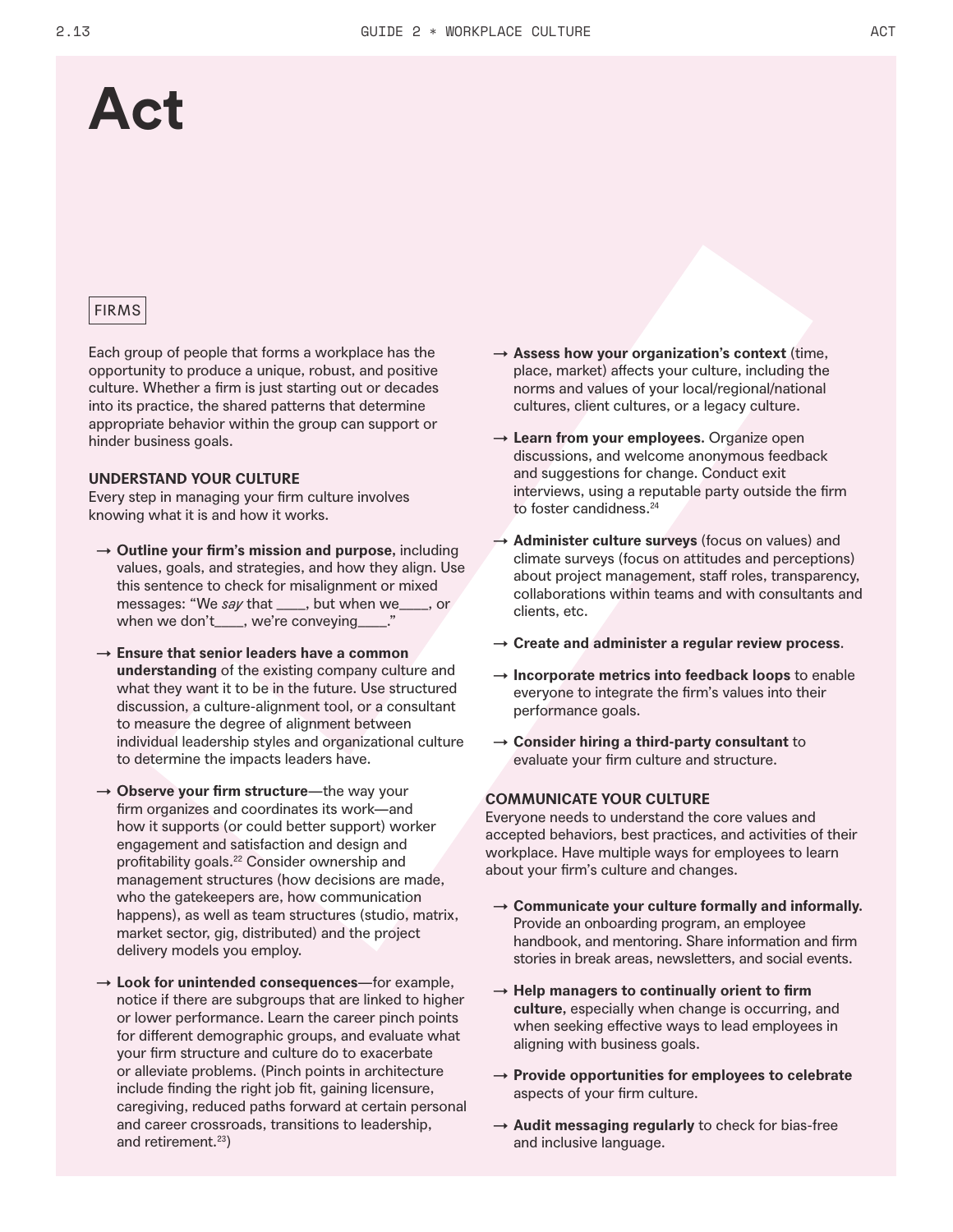#### **LEAD YOUR CULTURE**

Workplace culture is affected by a variety of factors, but it is shaped by firm leaders establishing accepted attitudes and behaviors.

- → **Tackle the problems and opportunities you see** in your firm culture; poor practices will not right themselves. Change can be uncomfortable, especially for those who have had a strong hand in forming the firm. Seek opportunities to hold up a mirror in order to understand if firm patterns reflect one's personal ways of thinking or doing and if they currently support the goals and work of the larger team.
- → **Think holistically** about how every strategy or decision relates to your culture; be ready to adjust one to maintain alignment with the other. Be careful to look at impacts across every group in the firm what might benefit one person or group might come at the expense of another.
- → **Focus on improving practices that make it difficult for underrepresented groups** to enter and sustain employment within the profession, as well as have an equal voice and equal opportunities for advancement—practices such as long work hours and assignment of office tasks and part-time or flexible work (which have significantly greater impact on women at certain points in their careers). Also look at norms around licensure, pay, mentorship/ sponsorship, promotion, and leadership that affect all underrepresented groups in architecture.
- $\rightarrow$  Know that good management is key. Have the right metrics in place to hire or develop skilled managers, and give them the training and resources they need to lead great teams.
- → **Have more diverse leadership** to help set inclusive workplace culture from the top. Your culture guides who becomes leaders, and it is likely that leaders will perpetuate the culture in which they advanced. Therefore, to robustly build diversity where it is lacking, change must take place in the culture itself, rather than by changing the behaviors of the diverse individuals you wish to promote. This transformation is most successful when the top leaders agree on the need for change, and hold themselves accountable for progress.25
- → **Empower culture champions** or ambassadors to demonstrate by example what it looks like to embody the firm's culture or desired culture based on how they do their work and balance their professional and personal life—and highlight the contributions of employees who help to create a positive cultural climate.

#### **FOCUS ON ENGAGEMENT**

Engagement is a key factor in a healthy workplace culture.26 Creating a culture of engagement begins with leadership and is reinforced through open and consistent communication. There are concrete ways to support employee engagement and improve performance based on treating employees as active participants in their (and the company's) future and in supporting them to perform their best. (For more on engagement, see the *Recruitment & Retention* guide.)

- → **Provide a structured onboarding program** (a sixmonth process is recommended) to integrate new employees into the firm's culture and reduce high turnover, which detracts from office culture.<sup>27</sup>
- → **Clarify work expectations,** and outline how each part of the work is meaningful and relates to advancement. Acknowledge employee accomplishments, both professional and personal. Share the company goals and achievements with employees, and invite employees to participate in discussing the firm's future strategy.
- → **Provide employees with the resources needed** to do their work, and provide ongoing feedback, mentorship, and professional development opportunities.
- → **Support social relationships** in the workplace. In addition to all-team meetings, plan different kinds of social events that resonate with and work for different people; ask those who do not attend what they would like to do as a group. Consider what spaces in the office foster socializing and how they might attract more participants. Create wellness challenges or other group activities.<sup>28</sup>
- → **Encourage managers to establish connections** with new employees from day one, and hold managers accountable for their team's engagement and how it relates to group performance.<sup>29</sup>

**EMPLOYEE ENGAGEMENT:** the level of an employee's commitment to an organization and its goals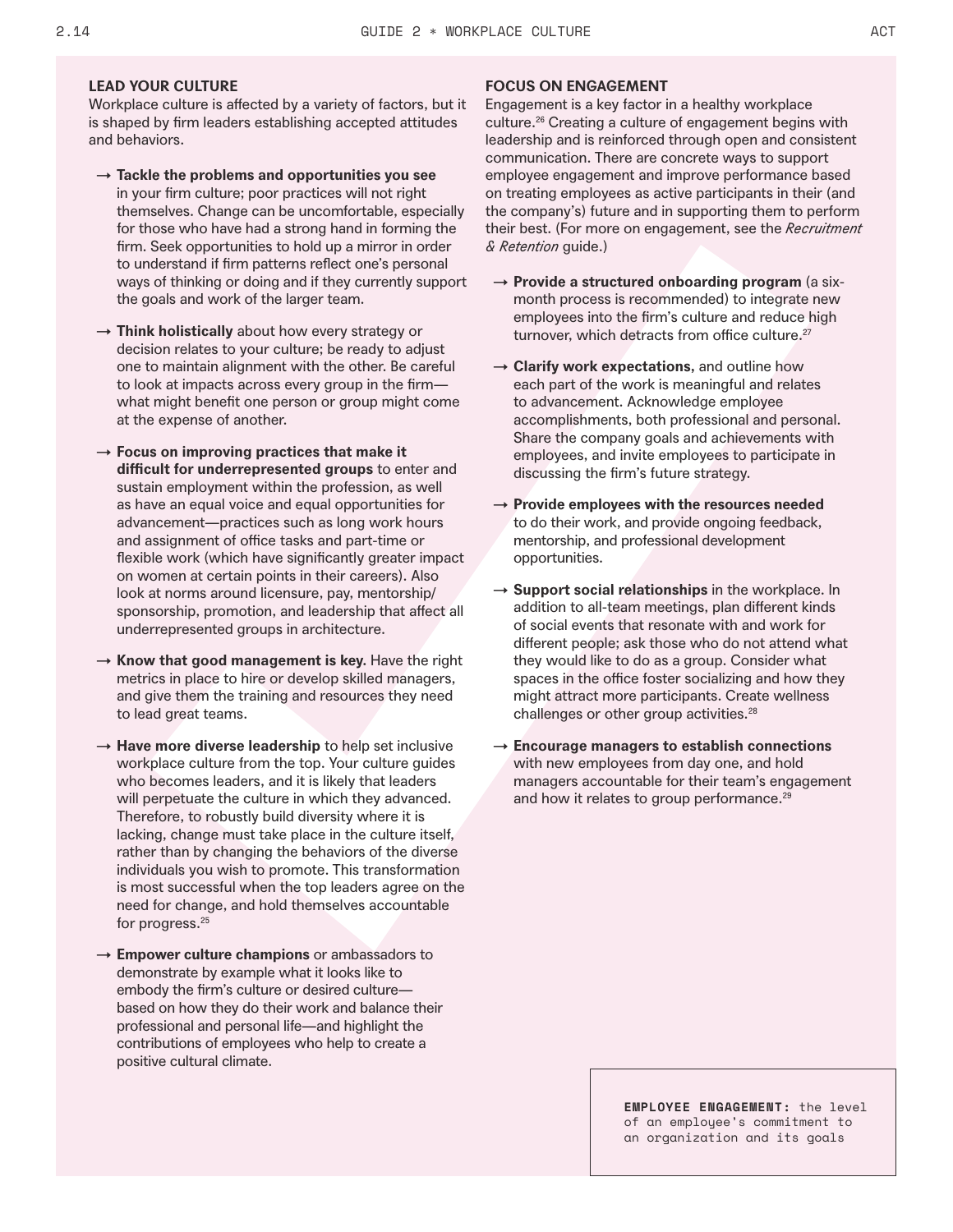### **Act**

#### PROFESSION

No individual, firm, or school can enact professionwide cultural shifts on its own. Local, regional, and national professional organizations, including AIA chapters, have an important role to play and are vehicles for understanding, communicating, and advocating for positive workplace cultures. By getting involved, individuals looking to support change in their workplace can broaden their lens and have their voice heard beyond the boundaries of one firm.

#### **KNOW WHAT IS HAPPENING**

Factors that affect workplace culture and ways of looking at it are continually expanding and changing.

- → **Stay up to date on thought and research** on the architecture profession published in journals and through groups such as the AIA, American Institute of Architecture Students (AIAS), Association of Collegiate Schools of Architecture (ACSA), Equity by Design (EQxD), National Architectural Accrediting Board (NAAB), National Council of Architectural Registration Boards (NCARB), National Organization of Minority Architects (NOMA), National Organization of Minority Architecture Students (NOMAS), and the Architecture Lobby.
- → **Look for sources that offer perspectives different from your own experience,** attend professional events that are outside of your comfort zone, and ask people about their experiences.
- → **Conduct your own research** through surveys or case studies on a topic important to your group or community, and share it with others.

#### **SUPPORT POSITIVE WORKPLACE CULTURE PROFESSION-WIDE**

Every contribution to local and national questions can make an impact.

→ **Seek out ways to work with and through national organizations,** bringing change from within and building upon existing infrastructure.

- → **Discuss, write about, and present** on topics important to your group to open up the conversation for new ideas and joint efforts both within the group and with a broader audience.
- → **Offer professional development,** creative opportunities, and social events around current topics like flexible work, harassment, and gender identity in the workplace.
- → **Connect with schools, faculty, and students to model and help instill positive workplace culture practices,** such as work hours and expectations. Share what to be aware of when entering the workforce or engaging with practitioners and firms to better prepare everyone to be active and effective in culture change.30

#### **LOOK BEYOND ARCHITECTURE**

Learn what issues and problem-solving approaches are occurring in other professions and industries, and ask what might be relevant for improving the current and future practice of architecture. Workplace frameworks are continually evolving as societies change; use a mix of resources to stay connected to the conversations.

- → **Bring in a diverse range of outside experts** to share their knowledge on workplace issues, and discuss your thoughts afterward as a group on possible impacts and whether or not action should be taken.
- → **Follow business-oriented sources** such as *Harvard Business Review*, Gallup, Forbes, Deloitte, McKinsey, Pew Research Center, Society for Human Resource Management (SHRM), Catalyst, Great Place to Work Institute, Lean In.
- → **Be aware of discussions and resources developed by other parts of the building industry** through groups like the AIGA (the professional association for design), Associated General Contractors (AGC), Construction Owners Association of America (COAA), Construction Users Roundtable (CURT), Lean Construction Institute (LCI).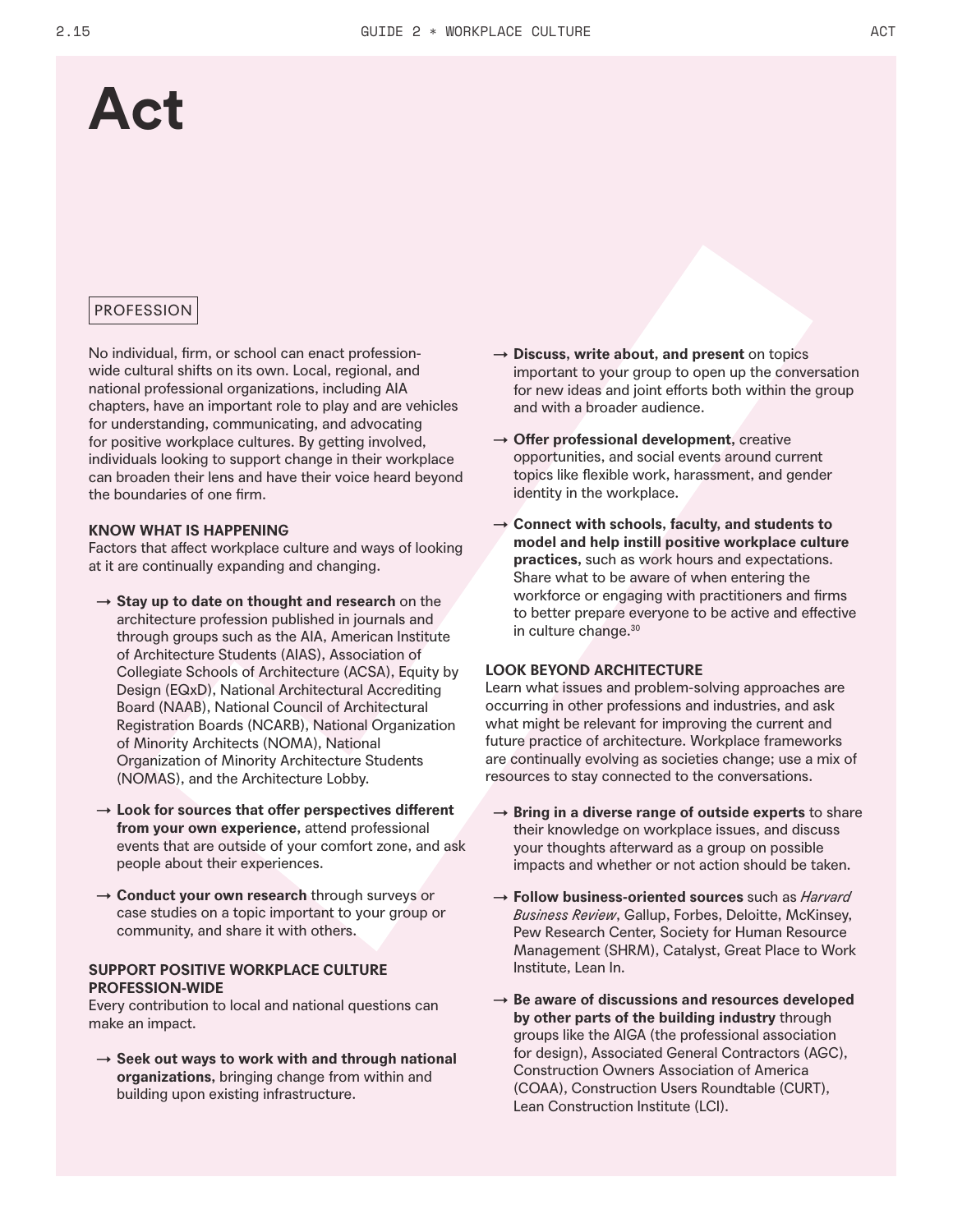#### **MANAGING CULTURAL EXPECTATIONS**

"I remember having a commitment on Wednesday nights that required me to leave at 6:30 p.m., and consistently, the receptionist would say I was going part-time. The office, many times, had the expectation we would work on Sundays, so even weekends people felt like they needed to participate or you're not being collegial or part of the group. I understand that, and yet I found a way to make choices and prioritize what I wanted, so that while it involved many 'walks of shame,' leaving earlier than everybody else, it also made me feel empowered to know that I'm somebody who gets their work done and you can rely on, yet you might not want to come to me on a Thursday at 7:00 p.m. with a deadline for the next morning. I found a way to be very happy in that office, but it wasn't easy."

— Director, Business Owner, Sole Practitioner, and Educator, White, Female, 38

DISCUSS:

- What is objectively occurring in this story, and what assumptions might you and those within the story possibly be making? What questions would you ask to determine a wellinformed recommendation as a way forward?
- What stereotypes or biases could "walk of shame" relate to in terms of this person's identities? What might the receptionist's statement say about her expectations for full-time work and her role in the office? Does "going part-time" sound like a negative comment?
- How might a person with a different mix of identities perceive the same situation or possibly be treated differently by others when exhibiting the same behavior? Why?
- If you were to ask different people in this firm what the appropriate and inappropriate number of hours worked in a week should be,

do you think there would be a consistent answer? What does "working hard" look like, and who gets to decide?

- How could this type of culture impact employees working toward licensure, with caregiving obligations, who have certain disabilities, or have different value systems? Who might this type of culture keep out of the firm? Would there be value to the firm to be inclusive of a greater range of employees with a greater need for flexibility in when, where, and how they work?
- In what ways is communication happening within this story? What might this person discuss with her colleagues and manager about changes around work times and perception? How could the firm clarify their values related to employee work times and clearly communicate expectations of how much time should be put toward work, when work happens, and how commitment is evaluated?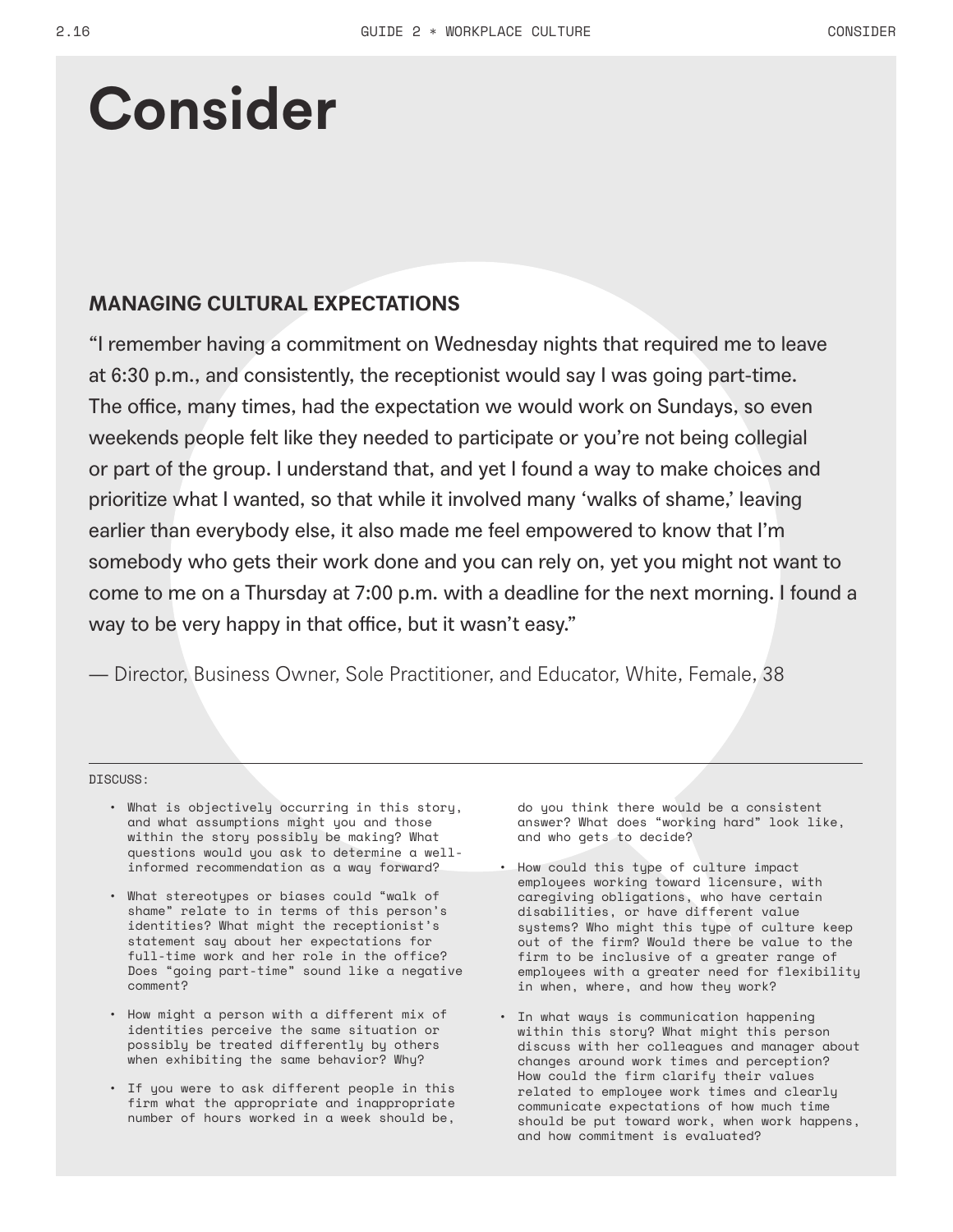#### **PROVE IT AGAIN**

"Watching other women, I noticed that their responsibility wasn't acknowledged in the same way as their male colleagues'. At the end of the day, there was a glass ceiling at that office for women who wanted to become a principal. During design pinups, the work I was doing was scrutinized and questioned more than the work of my male colleagues—I had to support my design argument more. This was different from what I experienced in school. It was noticeable within the staff: a tendency among male designers to question women's work more than their own work or other men's work, sometimes bringing the woman to tears. At some point you realize that's not how you want to practice, and that was why people left."

— Architect, White, Female, 30–40

#### DISCUSS:

- What types of biases are occurring in this story?
- Why do you think her experience in the workplace was different from her experience in school?
- What are the direct and indirect consequences of the behavior of the men designers for the women designers and the firm? Do the men designers have a responsibility to correct their behavior and its repercussions?
- What strategies could the women designers or men allies use in these situations?
- What might be changed culturally and structurally within the firm to prevent this, and how?
- Do you think the glass ceiling at the firm is related to women's designs being more scrutinized? If so, how? What effects might this have on the health of the business?
- In what other situations do some people have to prove their competence more than people of dominant groups? Have you noticed double standards within your work context, and if so, are there certain identities to which they seem connected?
- How do these types of workplace cultures affect the profession?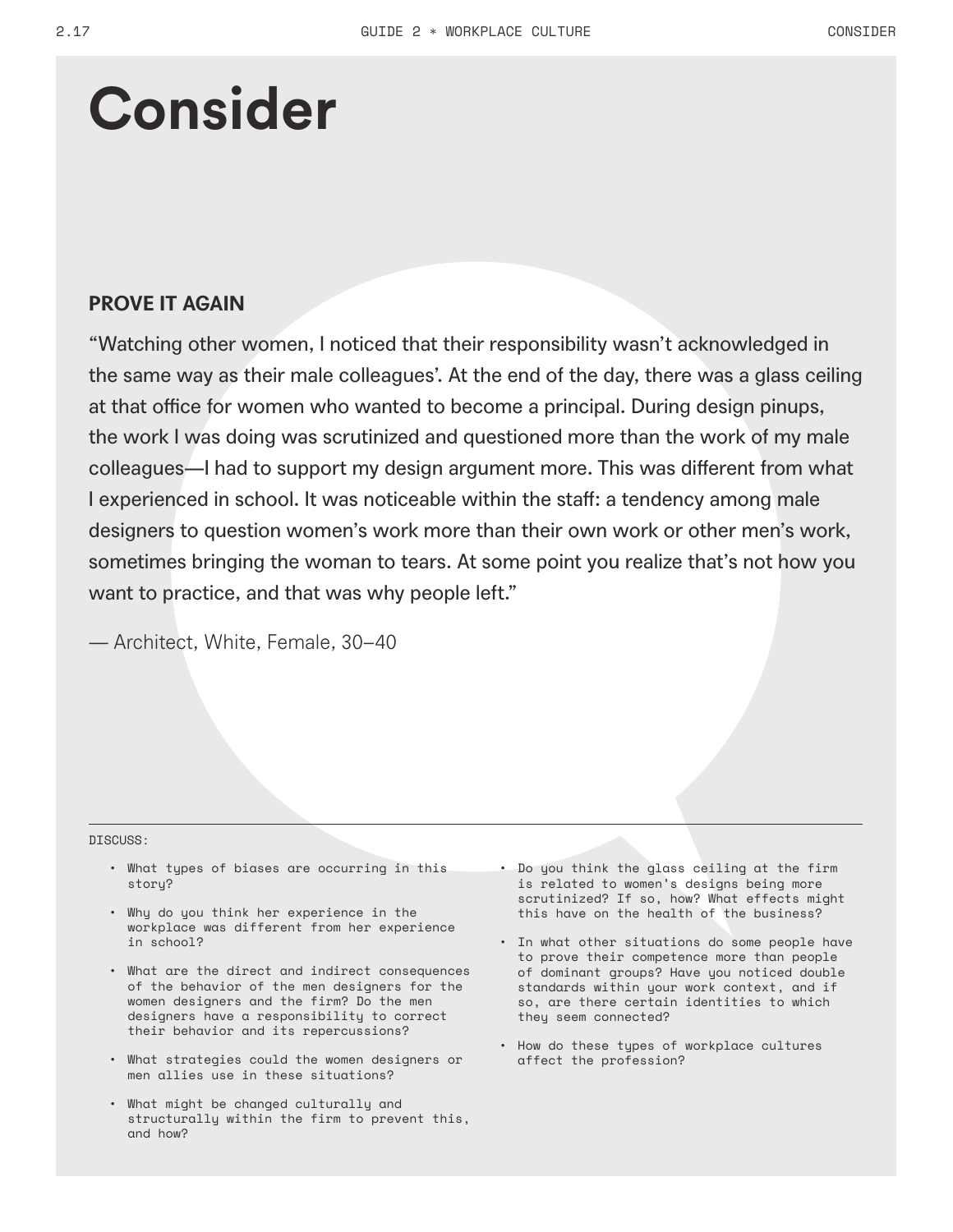### **HE TOUCHED ME**

"The first thing to improve in architecture must be sexual harassment. My experience wasn't aggressive; it was everyday encounters. The office was in a region where the culture is for men to kiss women on the cheek, but certain practices crossed the line. Design principals would touch my side or pat the small of my back. I once peeled someone's fingers off my side and said, 'Could you just not touch me?' I was catcalled in the corridor. It was supposed to be funny, but over time it's harmful. It affected what I wore, where I would stand; it creates a background of noise in your head in what's already a difficult job. It became distracting and otherwise unprofessional. There wasn't anyone to talk to about it and no HR, and I eventually left to work at a different firm, as have other women. [The firm I left] has since formed a kind of HR committee to address the issue, but it's not really working. I don't know what I would have done differently. Now I feel like I can speak up for myself, but brand new out of school working for a fancy design firm, I didn't feel like I could speak up—I might have been fired or switched to a team that wasn't as strong in design."

— Architect, White, Female, 30–40

DISCUSS:

- What type of harassment might this constitute? (Quid pro quo or hostile work environment? Severe or persistent?)
- How can a workplace and its employees distinguish between behavior that is harmless or harmful, regardless of the intention?
- What role might cultural context play within the culture of this firm? How could that be managed?
- Is there anything the woman could have done differently in order to prevent being harassed? Why do you think harassment continued after she directly and verbally asked for inappropriate behavior to stop?

What courses of action might be advisable to her before, during, and after the incidents?

- To whom might she have been able to report? What should happen once someone in the firm is notified of the incidents, in terms of both the specific harassment scenarios and firm-wide? What should the woman do if the harassment continues after she reports it?
- How are the employee and the firm undermined by the behaviors of the design principals?
- Do you think the HR committee is a good idea? What could it do to most effectively help prevent future harassment in the firm? What other approaches could the firm take besides forming and calling upon the committee?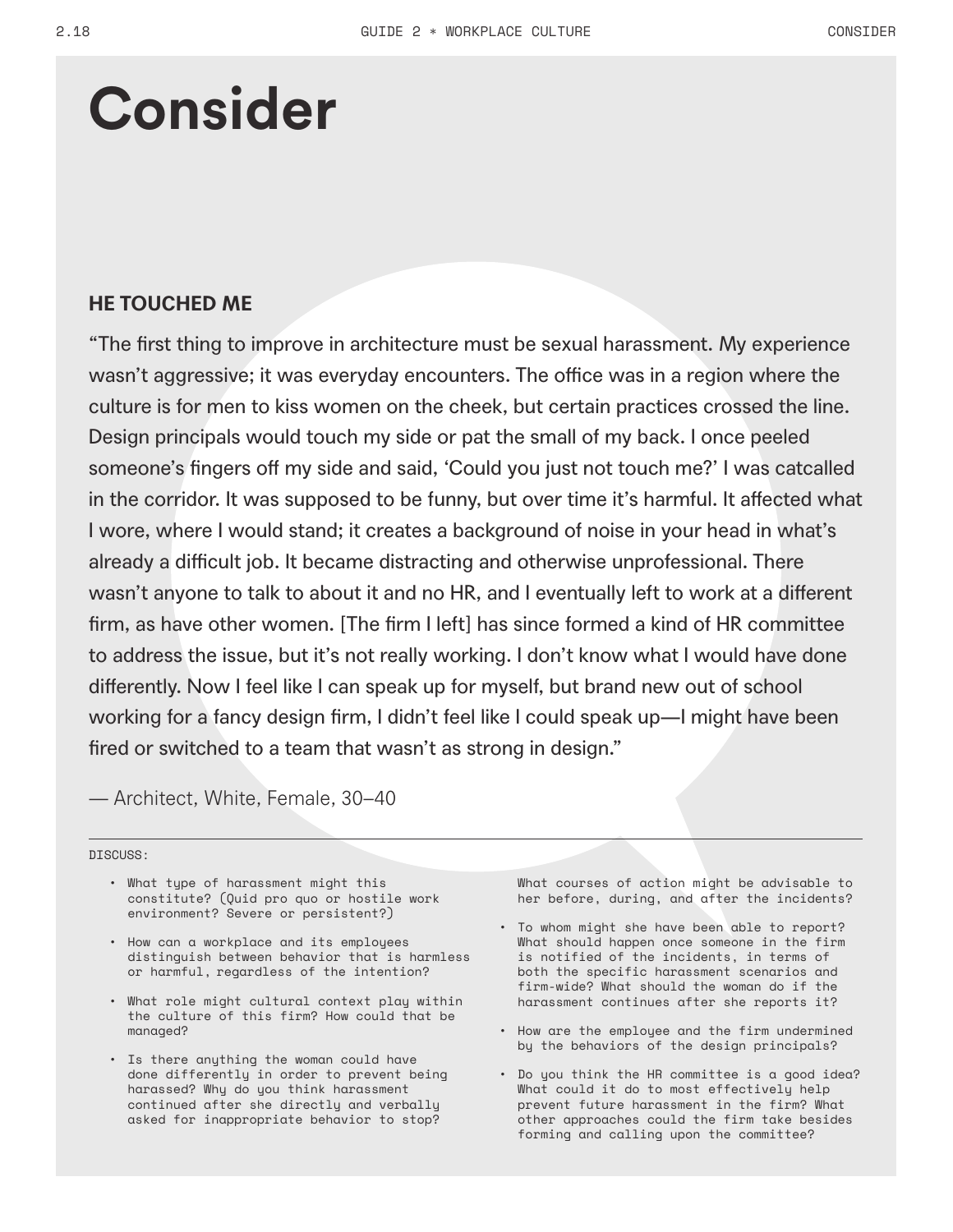### **BEING AN OPENLY GAY ARCHITECT**

"In twenty-plus years of practicing architecture, I've only spent six months working in a large, commercial firm. Very early on it became apparent that I did not fit with the company culture. While I was a white male—enough to give me a leg up—I was openly gay in a very straight male culture. There were no overt actions or comments. However, I never fit into any of the cliques within the company. I wasn't married. Didn't have kids. Didn't have a history of infidelity. I simply did not fit, and today, the leadership in the company is still exclusively white, male, and straight.

After this, in the early years with my prior firm, we were struggling to gain a foothold in the market. A local gay realtor recommended joining the local LGBT chamber of commerce as a means of creating some visibility within the community. One of my partners made it clear from the start that I would be responsible for maintaining activity within the organization because they were—as she put it—"your people." Her idea of funny took an ironic twist when she had to attend the chamber's orientation lunch because I had been up all night working on a deadline and was too tired. However, in eight years of being members (the membership was dropped when I exited the firm), my two partners attended a total of two events, and every other activity was left to me.

As a firm owner, being an openly gay architect has provided me with some opportunities I might have missed otherwise. I worked with an older gay couple to create a new house they could enjoy when they they could enjoy when they retire. I was approached because they wanted to work with an LGBT architect—both for their own comfort and to support the LGBT community. I mentioned this to one of my partners, who commented that their decision felt a little discriminatory given the number of straight architects. Perhaps with a little too much glee, I was happy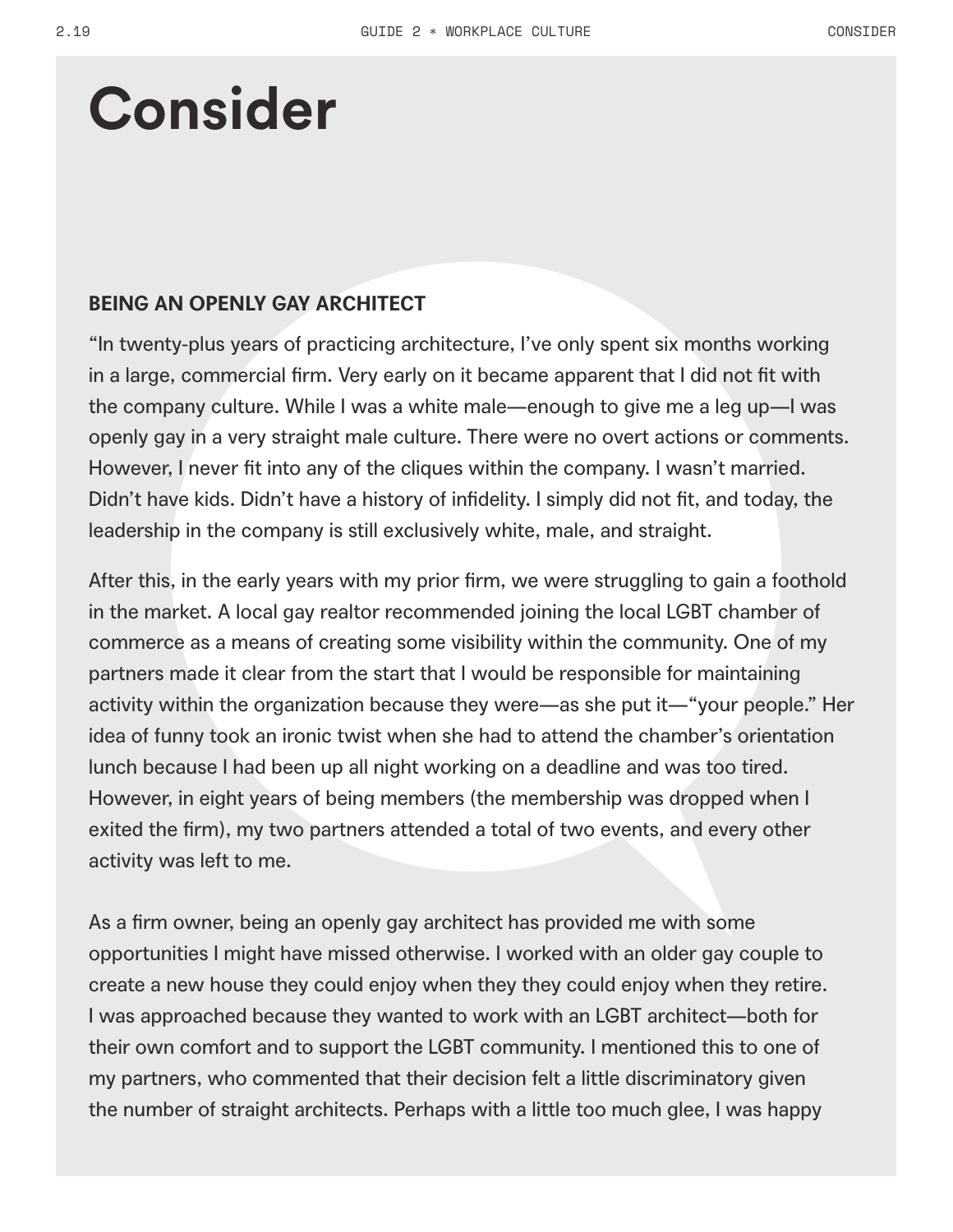to point out that there was no national nondiscrimination law that included sexual orientation—either gay or straight—and she would have to accept that."

— Architect, White, Male, Gay, 50

#### DISCUSS:

- What stereotypes do you perceive within these stories? Is discrimination occurring? Does it have a positive or negative effect? Is it unlawful?
- What type of dominant group patterns at the large commercial firm might have kept him from feeling it was a fit? Do you think it would have been possible for the firm to make changes to increase his feeling of inclusion? How could the firm have communicated to this employee that it was important to the group that he feel included in the company culture?
- How do you think this man interpreted the actions and responses of the female partner? What other information would you want to know in order to better evaluate people's behaviors in these situations?
- Are there situations when it is an appropriate strategy for partners to divide up their outreach to specific communities? What factors should be considered in making this decision? What does it communicate internally or externally if the partners do (or do not) take this approach?
- Are there recognizable differences between small firm and large firm cultures that affect people with nondominant identities? Which identities? What are the differences?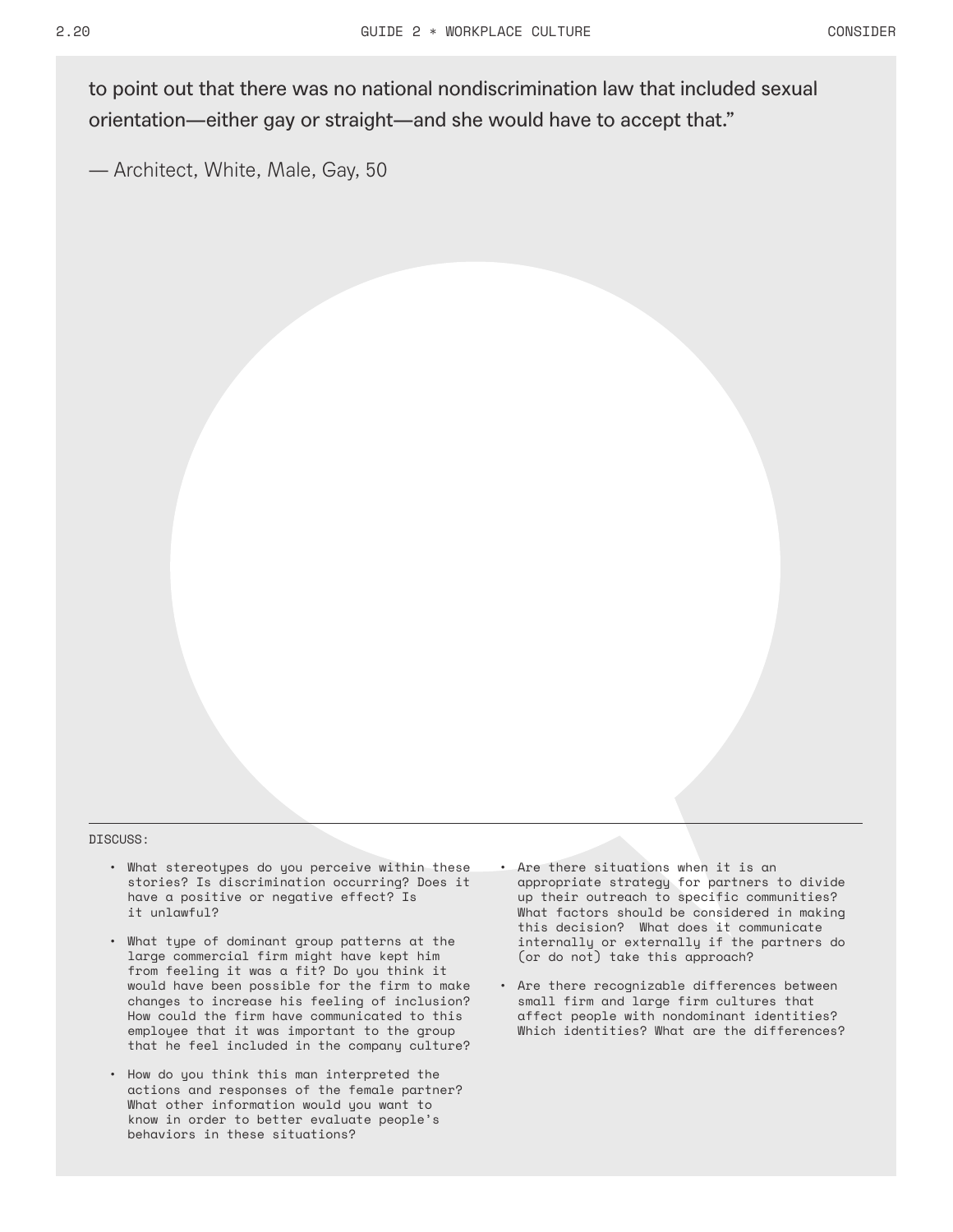### **DIVERSE CLIENTS**

"My client base represents a very successful, high-end, sort of high-net-worth group. It is not socioeconomically diverse, but about a third of our clients are people who identify as gay or lesbian. It's been interesting for me because when we bring young people in they're often startled—many come from suburban backgrounds, go to large land-grant universities where the same set of stereotypes are reinforced, so coming into an environment where you work with, engage with, and earn a living from accomplished people in open relationships, with children, it can be a shock for them. I'm really proud we have clients who are different in some ways from our staff because it says a lot about how we're able to engage and embrace and work with clients. I have a lot of pride in that aspect of our practice."

— Firm Founder and Principal, White, Male, 60

#### DISCUSS:

- What are the different aspects of identity that you notice are recognized by the speaker in this story? Do you think he is making assumptions about different identity groups? Should those assumptions be discussed, and if so, how, and toward what goal?
- What do you think might be contributing factors for this firm's successful relationship with a gay and lesbian client base? What might those factors say about the firm's culture?
- Do you think that the client's possible differences in ways of thinking or doing might have an affect on the firm's culture? If so, how?
- How might the firm support the young employees who are shocked when they begin working with gay or lesbian clients? What are the ways to prepare employees to work with diverse types of people?
- If the firm sought to expand their client base to include people with other types of differences (e.g., race, class, age, ability), what might be several strategies they could try?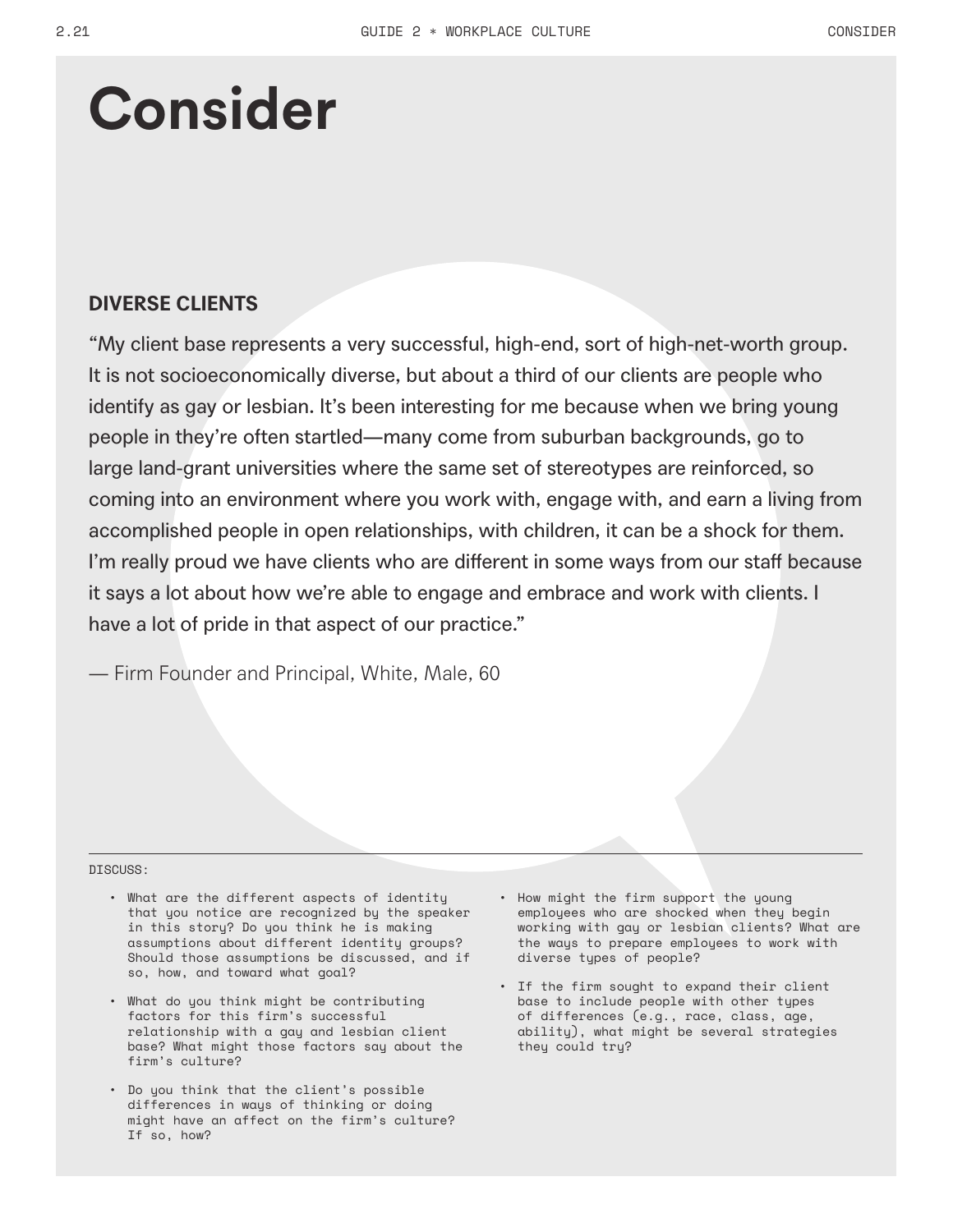#### **SHE'S SO HOT**

"A woman professor came to our city to speak at convention. All the men around me said, 'Wow, she's hot, look at that.' Since I was in a leadership position, and they were right behind me, I turned around and said, 'You have to stop, you can't do this right now.' They were somewhat chastened, but the gist of all the chatter—after an amazing presentation—was 'she was hot, I'd watch her lecture any time.' It comes up over and over again when we'll be discussing speakers—'Let's get her back again.' I look at those guys, and I say it to them sometimes, 'You've got daughters. How would you like if your daughter came and the main takeaway was how attractive or unattractive she was?' It's a way men are able to compartmentalize their thinking… if you bring it around to things that are important to them and can identify with, they can reorganize their thinking."

— Firm Founder and Principal, White, Male, 60

#### DISCUSS:

- What does this story reveal about bias and the diversity within this group?
- What did this leader do well, and what could be improved? What other arguments could be used to help the men respect the woman speaker? Does the reference to daughters perpetuate the perception that women need to be protected by men?
- What could someone not in a position of power, male or female, do in this situation? Since not speaking up implies consent, one option is to quickly say something to

deflate the conversation, like "Whoa! Those comments are silly!" The topic can then be gently resumed at a later time with the individuals, either on your own or with an ally: "Hey, what you said the other day made me uncomfortable, can we talk about it?" What other options are there?

• How could this "locker room" talk be stopped, either with individual action or through a change in culture?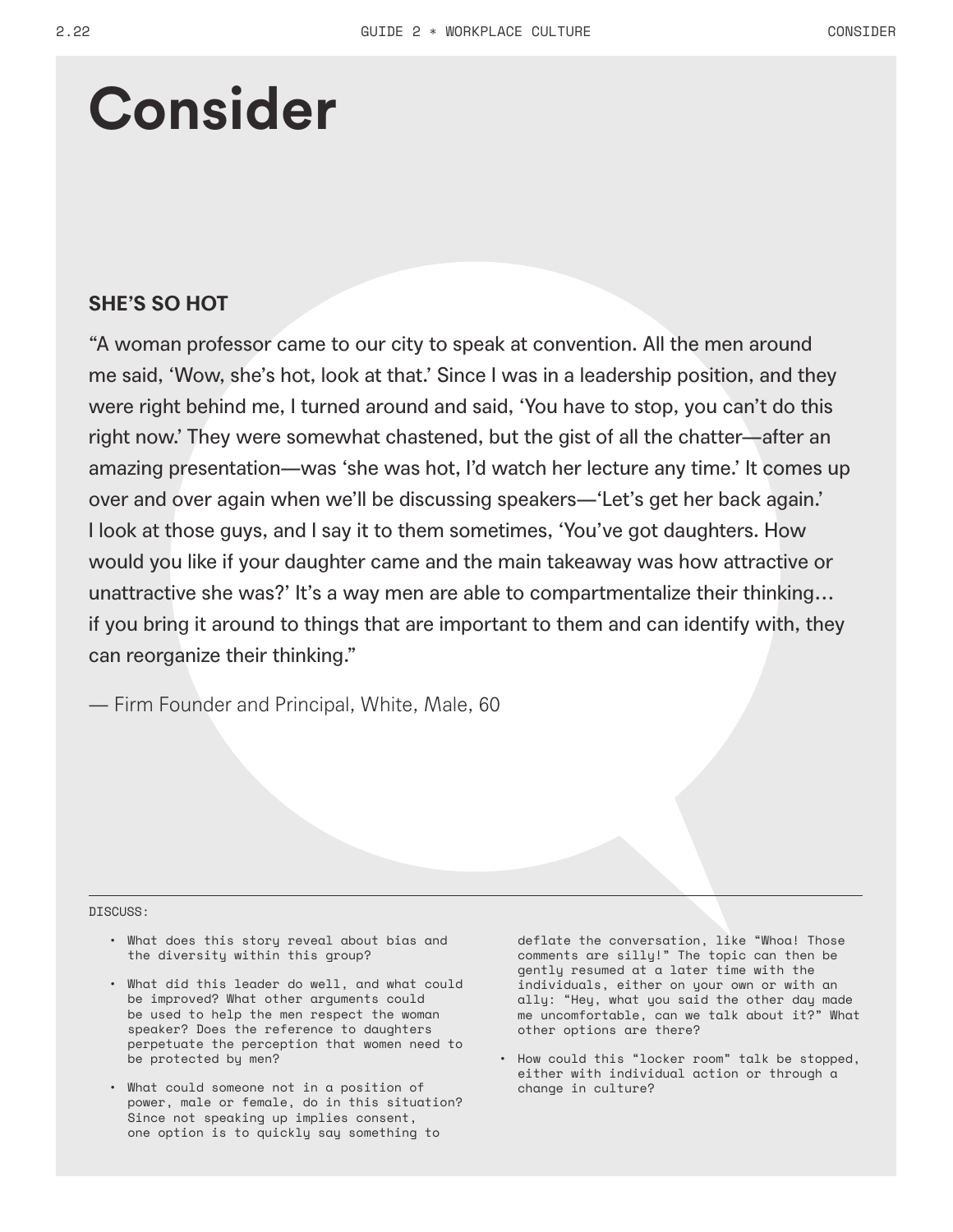### **Resources**

#### **FIRM CULTURE**

#### **Be Inclusive – Catalyst**

https://www.catalyst.org/be-inclusive

Variety of resources provide tools, perspectives, and information on building an inclusive work environment for all employees.

#### **Employee Job Satisfaction and Engagement: Optimizing Organizational Culture for Success – Society for Human Resource Management (2015)** https://www.shrm.org/resourcesandtools/businesssolutions/documents/2015-job-satisfaction-andengagement-report.pdf

Based on a survey of six hundred people, the research summarizes the key factors that lead to job satisfaction in the following categories: career development, employee relationships in management, compensation and benefits, and work environment.

#### **Great Place to Work Institute**

https://www.greatplacetowork.com/ Research, certification, publications, and speakers on the characteristics of "great places to work" for all.

#### **Organizational Culture and Leadership – Edgar Schein (5th ed., 2016)**

Foundational text addressing the elements of culture and the role of leadership in creating change at different stages of organizational life.

#### **The Research Is Clear: Long Hours Backfire for People and for Companies – Harvard Business Review – Sarah Green Carmichael (2002)**

https://hbr.org/2015/08/the-research-is-clear-long-hoursbackfire-for-people-and-for-companies

Analysis of studies that show working longer hours does not increase productivity and leads to high stress levels and poorer health. In addition, overworked employees have more difficulty interacting with each other, make more mistakes, and generally lose sight of the bigger picture. All of these together reveal a point beyond which working more hours eliminates the benefits.

#### **Room at the Top? Sexism and the Star System in Architecture – Denise Scott Brown (1989)**

http://www.mascontext.com/issues/27-debate-fall-15 /room-at-the-top-sexism-and-the-star-system-inarchitecture/

A personal account illustrating the legacy of architecture's "star system" that attributes designs, ideas, and work to the most famous leader in a firm. Scott Brown writes, "The star system, which sees the firm as a pyramid with a designer on top, has little to do with today's complex relations in architecture and construction." Still relevant to how the profession is seen, how firms are structured, and how architecture is evaluated.

#### **HARASSMENT**

#### **Sexual Harassment:**

#### **What Employers Need to Know – Catalyst (2018)**

http://www.catalyst.org/knowledge/sexual-harassmentworkplace-what-employers-need-know-0

Infographics that show how employers can address sexual harassment, including guidelines for preparation, prevention, and response. Also includes recommendations to address workplace culture issues surrounding sexual harassment.

#### **What Do I Need to Know about Workplace Harassment – US Department of Labor**

https://www.dol.gov/oasam/programs/crc/2011 workplace-harassment.htm

Guidance information for compliance with sexual harassment laws, including definitions and reporting of sexual harassment, when harassment violates the law, and how to report.

#### **Workplace Harassment Resources**

https://www.shrm.org/resourcesandtools/hr-topics /employee-relations/pages/workplace-harassmentresources.aspx

A collection of resources for companies; includes guides for compliance and policies, training, investigation, and research.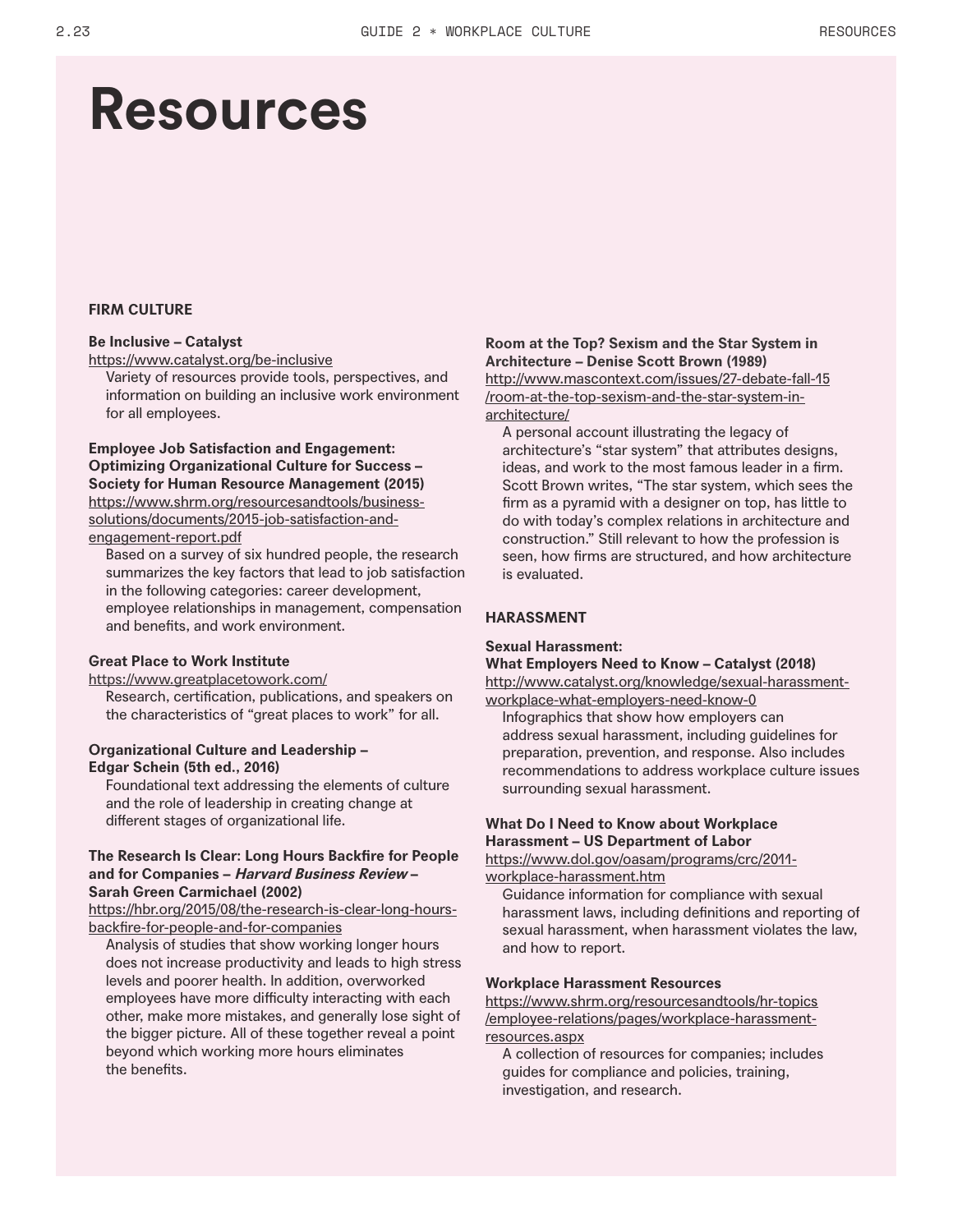### **Notes**

1. Perspectives and research of organization culture expanded in the 1970s and 1980s with the growth of corporate culture and interest in management practices. For a comprehensive background, see Steve W. J. Kozlowski, ed., *The Oxford Handbook of Organizational Psychology,* vol. 1 (New York: Oxford University Press, 2012). For a foundational read, see Edgar H. Schein, *Organizational Culture and Leadership,* 4th ed. (San Francisco: Jossey-Bass, 2010).

2. Jim Harter and Annamarie Mann, "The Right Culture: Not Just About Employee Satisfaction," Gallup, April 12, 2017, http://news.gallup.com/businessjournal/208487 /right-culture-not-employee-happiness.aspx.

3. Amy C. Edmondson and Zhike Lei, "Psychological Safety: The History, Renaissance, and Future of an Interpersonal Construct," *Annual Review of Organizational Psychology and Organizational Behavior* 1 (January 10, 2014): 23–43, https://www.annualreviews.org/doi /full/10.1146/annurev-orgpsych-031413-091305; Barbara L. Fredrickson, "The Role of Positive Emotions in Positive Psychology," *American Psychologist* 56, no. 3 (2001): 218– 26, https://www.ncbi.nlm.nih.gov/pmc/articles /PMC3122271/.

4. Laura Delizonna, "High-Performing Teams Need Psychological Safety. Here's How To Create It," *Harvard Business Review,* August 24, 2017, https://hbr.org/2017/08 /high-performing-teams-need-psychological-safety-hereshow-to-create-it.

5. See Lars Schmidt, "The End Of Culture Fit," *Forbes,* March 21, 2017, https://www.forbes.com/sites /larsschmidt/2017/03/21/the-end-of-culture-fit/. See also Brandon Rigoni and Bailey Nelson, "Employee Referrals: Key Source for Talented Workers," Gallup, March 24, 2016, https://news.gallup.com/businessjournal/190289 /employee-referrals-key-source-talented-workers.aspx.

6. Emma Seppala and Kim Cameron, "Proof That Positive Work Cultures Are More Productive," *Harvard Business Review,* December 1, 2015, https://hbr.org/2015/12/proofthat-positive-work-cultures-are-more-productive.

7. Ibid.

8. Nebojša Janićijević, "The Mutual Impact of Organizational Culture and Structure," *Economic Annals* LVIII, no. 198 (July-September 2013), http://www.ekof .bg.ac.rs/wp-content/uploads/2014/06/263.pdf.

9. Often attributed to Peter Drucker, the phrase has become widely used to rally purpose-led business. See Andrew Cave, "Culture Eats Strategy for Breakfast. So What's for Lunch?" *Forbes,* November 9, 2017, https ://www.forbes.com/sites/andrewcave/2017/11/09 /culture-eats-strategy-for-breakfast-so-whats-forlunch/#437020337e0f.

10. Nicole Sandford, "Corporate Culture: The Center of Strong Ethics and Compliance," *Risk & Compliance Journal* (in the *Wall Street Journal*), January 20, 2015, https://deloitte.wsj.com/riskandcompliance/2015/01/20 /corporate-culture-the-center-of-strong-ethics-andcompliance/.

11. Denise Lee Yohn, "Why Your Company Culture Should Match Your Brand," *Harvard Business Review,* June 26, 2017, https://hbr.org/2017/06/why-your-company-cultureshould-match-your-brand.

12. Catherine Mattice Zundel, "Calling All CEOs: Corporate Culture Is Your Best Defense Against Sexual Harassment Claims," *Forbes,* February 22, 2018, https ://www.forbes.com/sites/forbescoachescouncil /2018/02/22/calling-all-ceos-corporate-culture-isyour-best-defense-against-sexual-harassmentclaims/#7455866f22cd.

13. Miriam Sitz, "In Record Survey, 66 Percent of Architects Report Harassment," *Architectural Record,*  October 19, 2018, https://www.architecturalrecord .com/articles/13677-in-record-survey-66-percent-ofarchitects-report-harassment. In the United States more broadly, 38% of women and 13% of men say they have been sexually harassed in the workplace, and when asked where they experiences the most sexual abuse throughout their lifetimes, the workplace was the third most common answer from both women and men. See more on the Sexual Harassment page of the Catalyst website, https://www.catalyst.org/sexual-harassment. See also Holly Kearl, *The Facts Behind the #MeToo Movement: A National Study on Sexual Harassment and Assault* (Reston, VA: Stop Street Harassment, 2018), http://www.stopstreetharassment.org/resources/2018 national-sexual-abuse-report/.

14. The full federal laws prohibiting employment discrimination enforced by the Equal Employment Opportunity Commission appear at https://www.eeoc .gov/employers/index.cfm. Consult with an employment attorney or advisor to stay current on state and federal law.